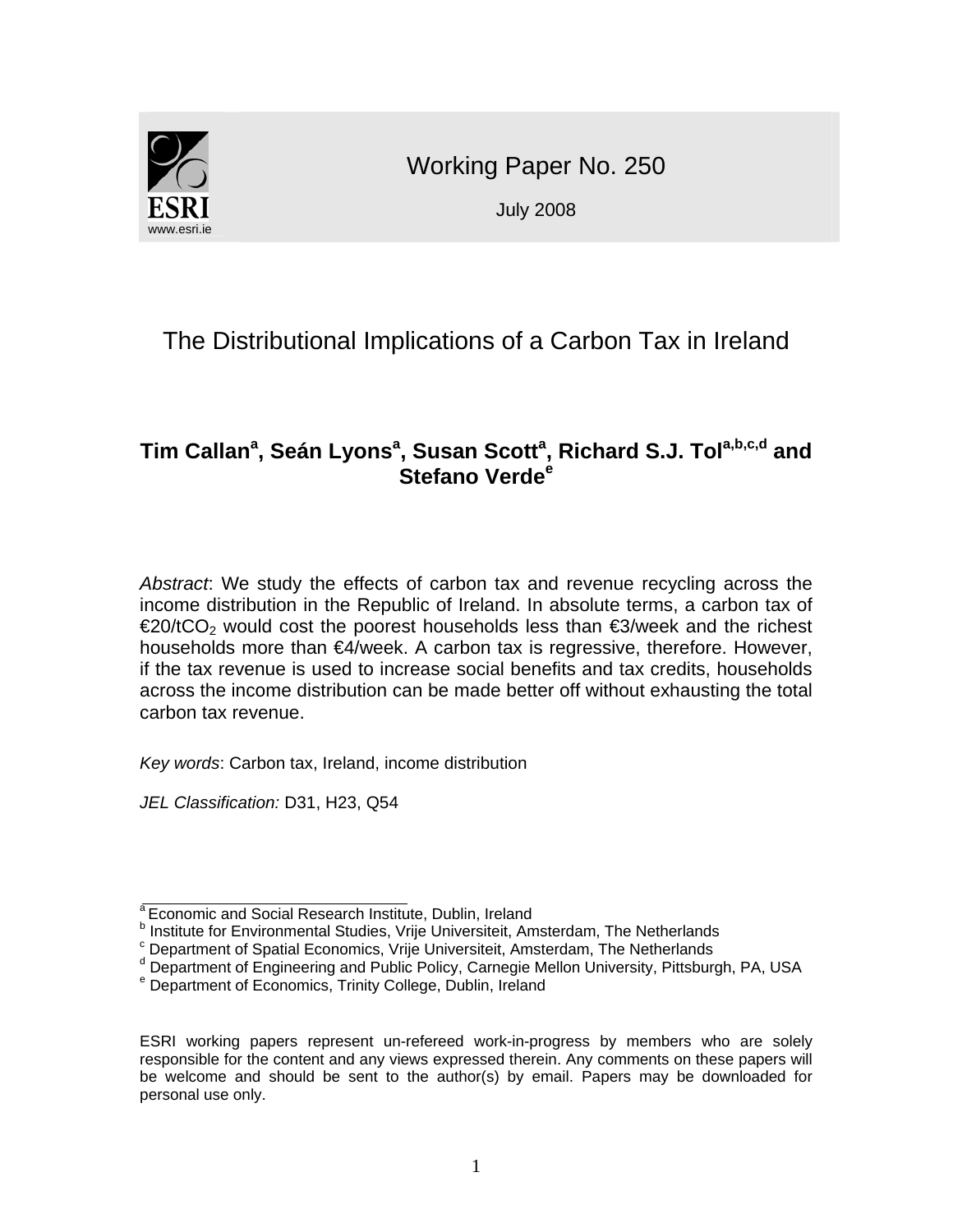# **The Distributional Implications of a Carbon Tax in Ireland**

## **1. Introduction**

Climate policy necessarily increases the price of energy, either explicitly through taxes or tradable permits or implicitly by mandating the use of different fuels from those that a free market would choose. As energy is a necessary good, climate policy is regressive: it will disproportionally harm poorer households.<sup>[1](#page-1-0)</sup> Therefore, there should be additional policy reform to offset the negative effects of climate policy on the distribution of income. This paper investigates this issue for a carbon tax and revenue recycling for the Republic of Ireland.

The *Programme for Government 2007-2012* states that "[a]ppropriate fiscal instruments, including a carbon levy, will be phased in on a revenue-neutral basis over the lifetime of this Government."[2](#page-1-1) Details of the carbon tax will not be decided before late 2009, but it seems likely that the carbon tax would be levied on carbon dioxide emissions that are not already regulated by the European Union Emissions Trading Scheme (EU ETS), and that the tax would be roughly equal to the expected permit price in the EU ETS. We will work on these assumptions.

In contrast to other policy instruments, a carbon tax has the distinct advantage that it generates tax revenue that can be used to even out undesired side-effects of greenhouse gas emission reduction. The purchasing power of households can be targeted through income taxes and, as the negative effects of a carbon tax are concentrated in the lower income groups, social welfare payments. This is essential for the political acceptability of a carbon tax. The previous attempt to introduce such a tax in Ireland was abandoned (in 2004) at least partly due to distributional concerns.<sup>[3](#page-1-2)</sup>

This paper is not the first to look at these issues, as shown by the literature review in Section 2. However, there are only a few papers, and none on Ireland using recent data. As each country is idiosyncratic in its taxes and benefits, this paper does add useful information. Section 3 discusses the distributional implications of a carbon tax, using data from the latest Household Budget Survey. Section 4 shows the results for income recycling, using a detailed model of direct taxes and transfer payments. Section 5 concludes.

## **2. Previous literature**

 $\overline{a}$ 

The impact of energy and carbon taxes on household income distribution has been investigated in a number of studies, although almost all of them refer exclusively to developed economies. This is arguably the case because in developed economies "green"

<span id="page-1-0"></span> $<sup>1</sup>$  At the same time, the long-term benefits of climate policy will be reaped by poorer countries. However,</sup> this paper is focussed on domestic distribution.

<sup>&</sup>lt;sup>2</sup> http://www.taoiseach.gov.ie/attached\_files/Pdf%20files/Eng%20Prog%20for%20Gov.pdf<br><sup>3</sup> http://www.rta.jo/business/2004/0010/earbon.html

<span id="page-1-2"></span><span id="page-1-1"></span>http://www.rte.ie/business/2004/0910/carbon.html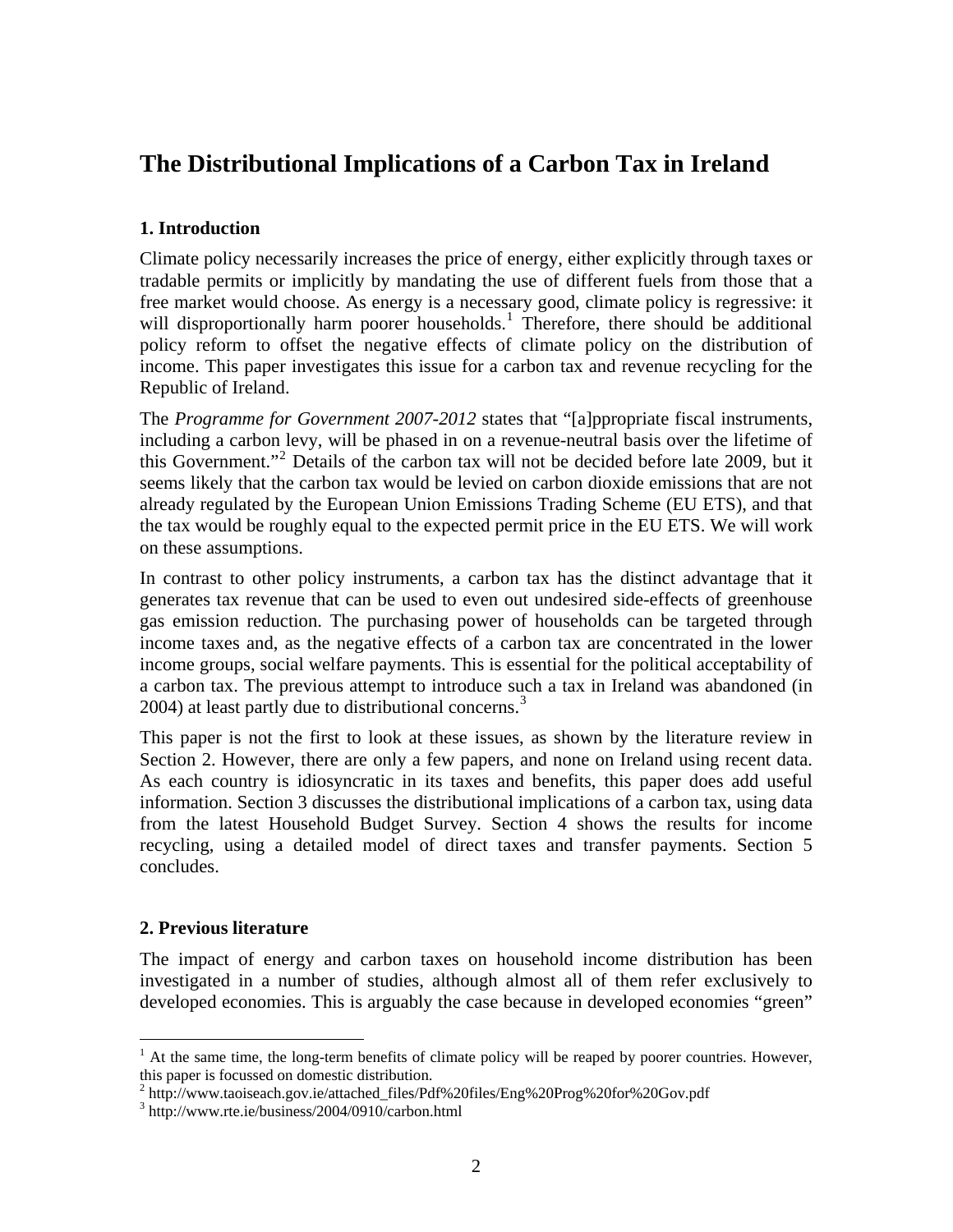taxes have been implemented more extensively and because the consumption of CO2 related fuels is more even across the population, which fact is at the root of the equity problem.<sup>[4](#page-2-0)</sup> In fact, the literature on developed economies suggests that energy and carbon taxes tend to be regressive, whereas for developing economies it has been concluded that such taxes are either neutral or progressive.<sup>[5](#page-2-1)</sup> Here follows a brief review of the literature on developed economies, with a focus on the studies that concern Ireland.

Among the earliest works is one by Poterba (1991), who analyses the distributional effect of a gasoline tax in the US. Using the data from the US Consumer's Expenditure Survey, Poterba (1991) calculates the fractions of household income and expenditure that are devoted to gasoline purchase.<sup>[6](#page-2-2)</sup> He finds that the tax is only slightly regressive, especially when expressed as a share of expenditure. On the other hand, Safirova *et al*. (2004) find that the burden of congestion falls disproportionally on the rich (in and around Washington, DC), so that road pricing or fuel taxation would be strongly regressive.

With a view to the project of a European carbon tax, Pearson and Smith (1991) estimate the distributional impact of the tax in seven European countries, namely France, Germany, Italy, Netherlands, Spain, the UK and Ireland. Augmenting Poterba's approach by including price elasticities (although they do not estimate any demand system), they find that in the first five countries the tax would be weakly regressive, whereas it would be significantly regressive in the UK and strongly regressive in Ireland. By means of a substantially more comprehensive model (the E3ME model, a sectoral, regionalized, econometric model of the EU), Barker and Köhler (1998) upgrade Pearson and Smith's work and draw similar conclusions, $^7$  $^7$  although they also point out that the outcome would be progressive if the yield were recycled as lump-sum transfers.

A study for Canada was conducted by Hamilton and Cameron (1994), who use an inputoutput model of the economy to translate the carbon tax into all consumer prices and then apply Statistics Canada's micro-simulation model to assess the distributional impact of the price increases.<sup>[8](#page-2-4)</sup> The simulated tax turns out to be moderately regressive. Similarly, Cornwell and Creedy (1996) investigate the distributional impact of a carbon tax in Australia. Again, the approach adopted is a combination of input-output analysis and estimation of the demand response of consumers, in this case based on the Australian Household Expenditure Survey. Cornwell and Creedy (1996) find that "The carbon tax

<span id="page-2-0"></span><sup>&</sup>lt;sup>4</sup> The difference between developed and developing countries can be explained not only by the difference in household expenditure patterns: Shah and Larsen (1992) argue that "[in developing countries] factors such as market power, price controls, import quotas, rationed foreign exchange, the presence of black markets, tax evasion, and urban-rural migration, may cast doubt on the regressivity of environmental policies" (p.8).

<span id="page-2-1"></span><sup>&</sup>lt;sup>5</sup> Boyce *et al.* (2005) find, however, that the burden of a carbon tax in China would be borne more by rural households than urban ones. A study worthy of mention, especially for its innovative approach, is the one by Yusuf and Resosudarmo (2007) on the distributional effects of a carbon tax in Indonesia.

<span id="page-2-2"></span> $6$  The implicit assumptions in this approach are that *a*) the tax is fully translated into the price of the fuel, and *b)* the price elasticities of demands for fuels are zero. In addition, the supply side of the economy is not considered. Thus, this method is suited for the analysis of the so-called first-round effects. 7

<span id="page-2-3"></span><sup>&</sup>lt;sup>7</sup> "The most regressive impact is on West Germany, the UK and Ireland, although the impact is weak" (p.400).

<span id="page-2-4"></span> $8^{\circ}$  Actually, as the first step they determine the tax level that would bring about a given CO2 emissions cut. This is calculated by means of a Computational General Equilibrium (CGE) model of the Canadian economy.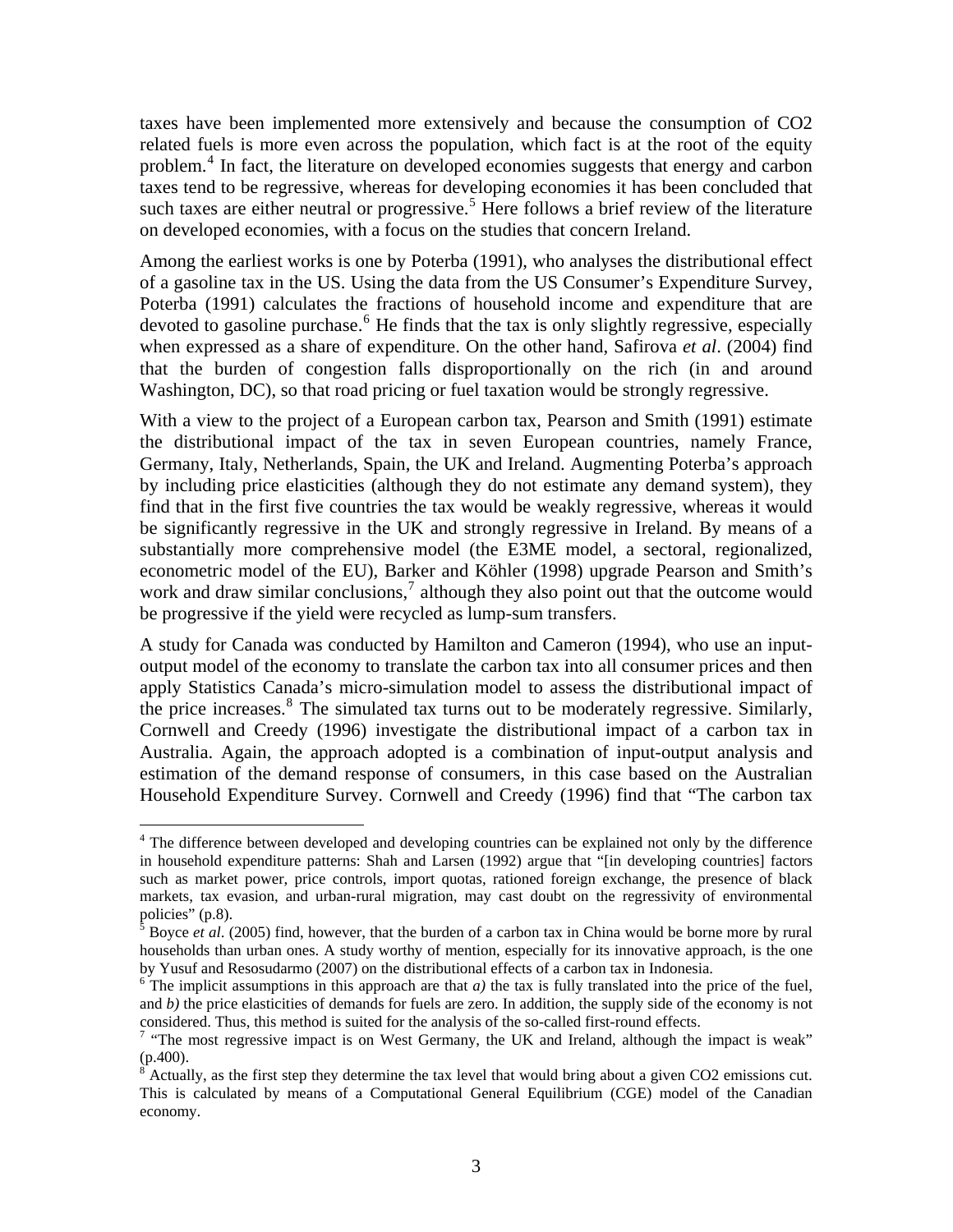involves an increase in total tax revenue and a reduction in the degree of progressivity, with an increase in inequality" (p.35).

More studies have been conducted with reference to European economies. Labandeira and Labeaga (1999) explore the effect of a carbon tax on Spanish household income. The authors use an input-output demand model to calculate the price changes induced by the tax, and then simulate consumers' response via an Almost Ideal Demand System (AIDS) estimated with the data from the Spanish Household Expenditure Survey. In contrast with other studies (in addition to those previously mentioned, see Symons *et al.* [2000]), they do not find that a carbon tax in Spain would be regressive.

Tiezzi (2001) simulates the welfare effects of the carbon tax implemented (*de facto* only for one year) in Italy in 1999. Such effects are calculated using True Cost of Living indices and compensating variation; the parameters are obtained by estimating an AIDS with household consumption data. Surprisingly, Tiezzi (2001) finds that the Italian carbon tax is not regressive, but explains that this might be due to the fact that the tax mainly hits transport fuels because of the way it has been conceived. Indeed, in developed economies the pattern of household spending on transport fuels typically increases with income, as opposed to that of heating fuels, which is relatively flat instead.

Brannlund and Nordstrom (2004) analyse consumer response and welfare effects due to changes in energy or environmental policy in Sweden, where a carbon tax has existed since 1991. Thus, the authors are able to estimate an econometric model for the demand of non-durables (a quadratic AIDS). They then assume a doubling of the Swedish carbon tax and compare the outcomes of two alternative recycling options, namely a lower general VAT and a lower VAT on public transport (equivalent to a subsidy to public transport). Both reforms are found to be regressive, although the second one also has a regional distributional effect, in the sense that households living in less populated areas would carry a larger share of the tax burden.

Wier *et al*. (2005) assess the distributional impact of the Danish carbon tax. The method is standard, as it combines an input-output model and national consumer survey, but the data nicely "incorporate" the substitution effects, since the tax was introduced in 1992. The tax is found to be regressive, particularly to the disadvantage of rural households.

Van Heerden *et al.* (2006) is probably the most advanced study, using a detailed computable general equilibrium model with multiple households for South Africa. The authors compute the marginal excess burden by income class, and find a triple dividend for selected ecological tax reforms: certain mixes of increased energy taxes and reduced food taxes reduce emissions, increase economic output, and reduce the income gap between rich and poor.

Finally, one relatively recent study has been devoted to Ireland,  $9$  where the tax has been on the government's agenda for a few years. Using the data from the Irish Household Budget Survey, Scott and Eakins (2004) derive the pattern of household consumption of

 $\overline{a}$ 

<span id="page-3-0"></span><sup>&</sup>lt;sup>9</sup> For a comprehensive macroeconomic analysis of an Irish carbon tax, see Bergin et al. (2004). Also, one may want to consult the earlier work by Fitz Gerald and McCoy (1992), inspired by the project (never realised) of a European carbon tax.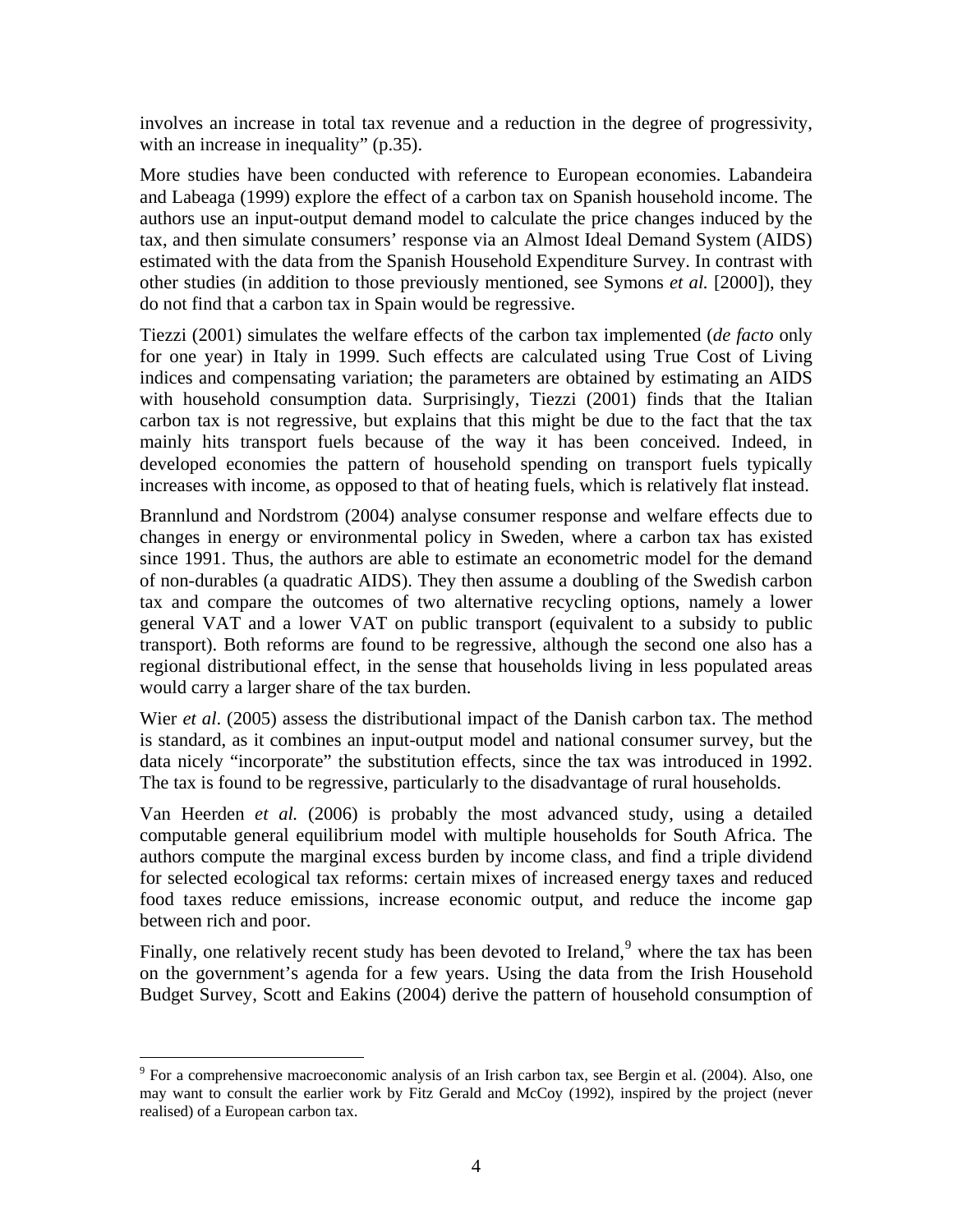CO<sub>2</sub>-related fuels and calculate the distributional impact of a  $\epsilon$ 20 tax per ton of carbon.<sup>[10](#page-4-0)</sup> The result is that the tax before compensation would be markedly regressive<sup>[11](#page-4-1)</sup> because consumption of heating fuels is almost the same across the household income distribution. The compensation strategies explored overcame this except for certain households that were difficult to target, where other means were suggested including promising energy efficiency retrofits (Healy 2003; Clinch and Healy, 2000).

In this study we use more recent data than do Scott and Eakins (2004). We use a simpler method for estimating the impact of the carbon tax – we ignore demand effects and indirect impacts. However, we pay explicit attention to the distributional impacts of tax recycling.

#### **3. The impact of a carbon tax on income distribution**

A carbon tax is a tax on energy use, that is, a tax on a necessary good. One would expect that a carbon tax would be regressive. [Figure 1](#page-11-0) shows that this is the case for a carbon tax of  $\epsilon 20/tCO_2$ . A carbon tax would thus further skew the income distribution.

The data in Figure 1 are based on the *Household Budget Survey 2004-5* (CSO, 2007), using the micro-data on quantities of energy used for home heating, quantities of electricity used, and expenditures on motor fuels.<sup>[12](#page-4-2)</sup> Price data and emissions coefficients are taken from  $SEI<sup>13</sup>$  $SEI<sup>13</sup>$  $SEI<sup>13</sup>$  and Scott and Eakins (2004). Note that we include direct emissions only. Indirect effects – for example, retailers passing on their carbon taxes to consumers – are not included.

#### [Insert [Figure 1](#page-11-0) about here]

 $\overline{a}$ 

[Figure 1](#page-11-0) shows that the richest households emit only 37% more carbon dioxide than do the poorest households – while the equivalised disposable income<sup>[14](#page-4-4)</sup> of the richest households is eight times that of the poorest. It also shows that electricity, already regulated under the EU ETS, is only a small part of the total burden of climate policy.<sup>[15](#page-4-5)</sup> Electricity use is rather flat across the income distribution: The top decile use only 26% more electricity than do the bottom decile. The distribution of "other energy", mostly for

<span id="page-4-0"></span> $10$  No input-output model of the Irish economy is used. This means that the "indirect" effect of the tax, which operates through the price changes of all goods other than fuels, is not captured.

<span id="page-4-1"></span><sup>&</sup>lt;sup>11</sup> Results broadly similar to those in Fitz Gerald and McCoy (1992) were found. A household in the first income decile would pay a tax that corresponds to roughly 3% of its disposable income, while for one in the tenth decile the figure would be 0.5%.

<span id="page-4-2"></span><sup>&</sup>lt;sup>12</sup> Note that we do not have data by income decile on fuel used in international travel, but it seems likely that aviation emissions will be regulated under the EU ETS in the future which will raise the price of air travel.

<span id="page-4-3"></span><sup>&</sup>lt;sup>13</sup> Prices are from [http://www.sei.ie/index.asp?locID=1017&docID=-1;](http://www.sei.ie/index.asp?locID=1017&docID=-1) emission factors are derived from data in SEI's online publications *Energy in Ireland*, *Comparison of Energy Costs for Domestic Fuels: Explanatory and Guidance Notes* and *Energy Map*.<br><sup>14</sup> Households differ in size across the income distribution. The distribution of simple household income

<span id="page-4-4"></span>therefore gives a distorted picture. Equivalisation corrects for that by expressing the household income as income per adult equivalent, and re-ranking the households. All figures of deciles are here formulated on this basis.

<span id="page-4-5"></span><sup>&</sup>lt;sup>15</sup> The EU ETS has raised the price of electricity since 2007. This has been included in the relevant price indices that are used for setting benefits and in wage negotiations. We will therefore not consider it further.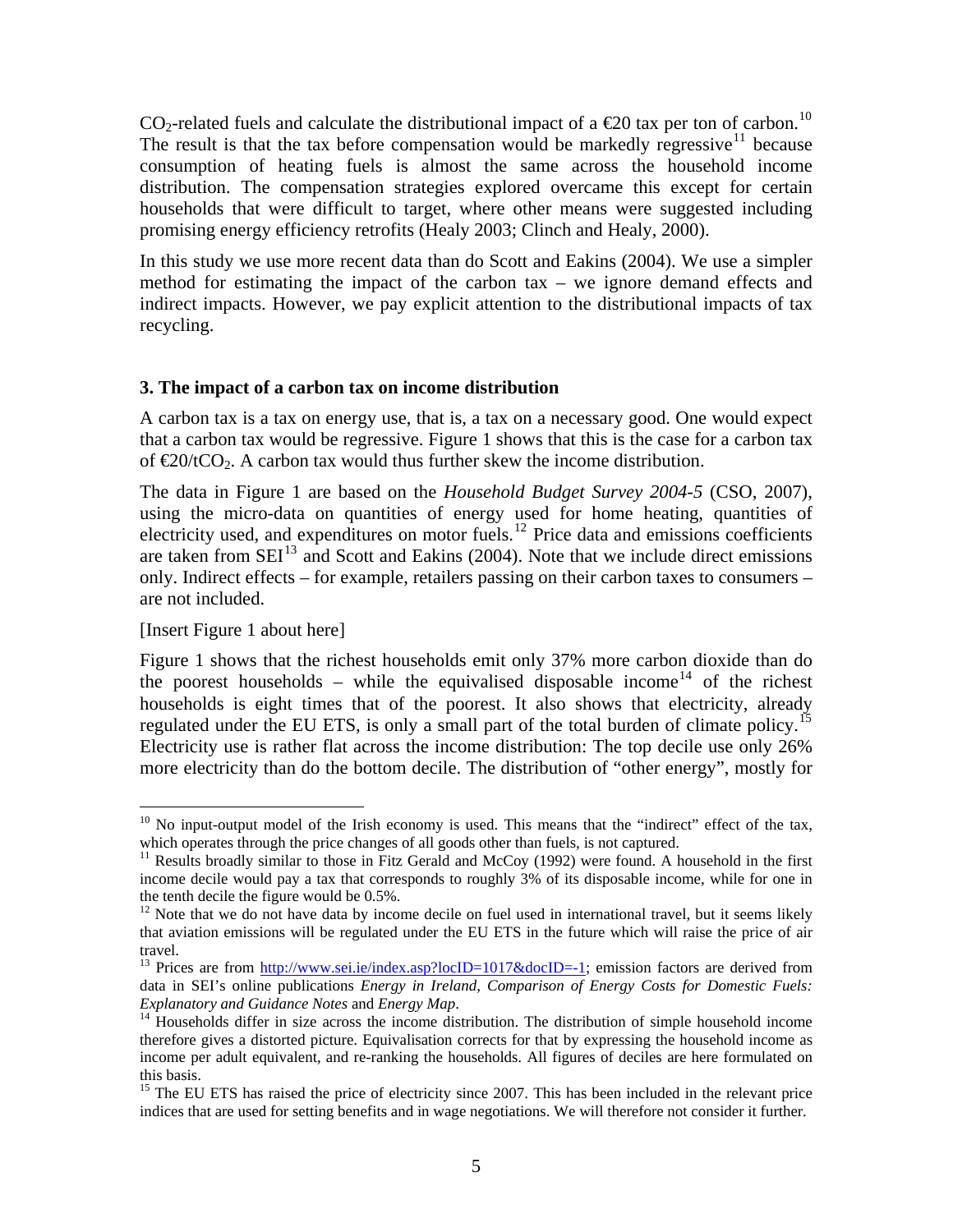home heating, is even flatter: The top decile use 8% more than the bottom. O'Doherty *et al*. (2008) show that energy saving behaviour is more common at the top end on the income distribution. The big difference between income deciles is in motor fuels: The top decile use 132% more than the bottom one.

[Figure 2](#page-12-0) splits the implications of the carbon tax for rural and urban households. Because in the countryside houses are bigger, distances are longer and more transport is by car, rural households tend to use more energy and more (carbon-intensive) solid fuels than urban households in the same income decile. Therefore, a carbon tax would weigh more heavily on rural households. Note that the absolute difference is small: less than one euro per household per week in the lower income deciles. Note also that the Irish tax and benefit system does not distinguish between rural and urban households. Rural households can therefore not be compensated straightforwardly.

[Insert [Figure 2](#page-12-0) about here]

[Figure 3](#page-13-0) shows the carbon tax per person and per household, as a function of household size and [Figure 4](#page-14-0) repeats this for each household type. Energy is a common good within a household. This is obvious for space heating, but it also, to a lesser extent, for transport. Children add somewhat to the energy use of a household, but relatively little.<sup>[16](#page-5-0)</sup> Therefore, a carbon tax would hit people in a smaller household harder – but the absolute differences between households are small.

[Insert [Figure 3](#page-13-0) and [Figure 4](#page-14-0) about here]

[Figure 5](#page-15-0) shows the carbon tax relative to the total benefits received and the total direct taxes paid (before revenue recycling; all data for 2005). The crucial insight in this chart is that the carbon tax is measured in euros per week, while benefits and taxes are measured in hundreds of euros per week. For the bottom four deciles of the income distribution, the carbon tax is at most 2.0% of total benefits. For the top four deciles, the carbon tax is at most 2.6% of total direct taxes. Therefore, one can compensate for the impact of a carbon tax with a relatively small increase in benefits, and a relatively small decrease in income taxes.<sup>[17](#page-5-1)</sup>

[Insert [Figure 5](#page-15-0) about here]

 $\overline{a}$ 

## **4. The impact of revenue recycling on income distribution**

We use the SWITCH model (Callan *et al.*, 2008) to study the distributional implications of revenue recycling. SWITCH is a model of direct taxes and welfare payments. It is based on the CSO's Survey on Income and Living Conditions (EU SILC, CSO, 2006) This nationally representative survey captures the variability in the household population across such dimensions as age, household composition, income, employment, and disability. Results are grossed up to provide information on incomes, taxes and benefits

<span id="page-5-0"></span><sup>&</sup>lt;sup>16</sup> The difference between the average married couple with two children and three children is due to income. Richer families tend to be larger.

<span id="page-5-1"></span> $17$  In the middle parts of the income distribution, people would benefit from both higher benefits and lower taxes.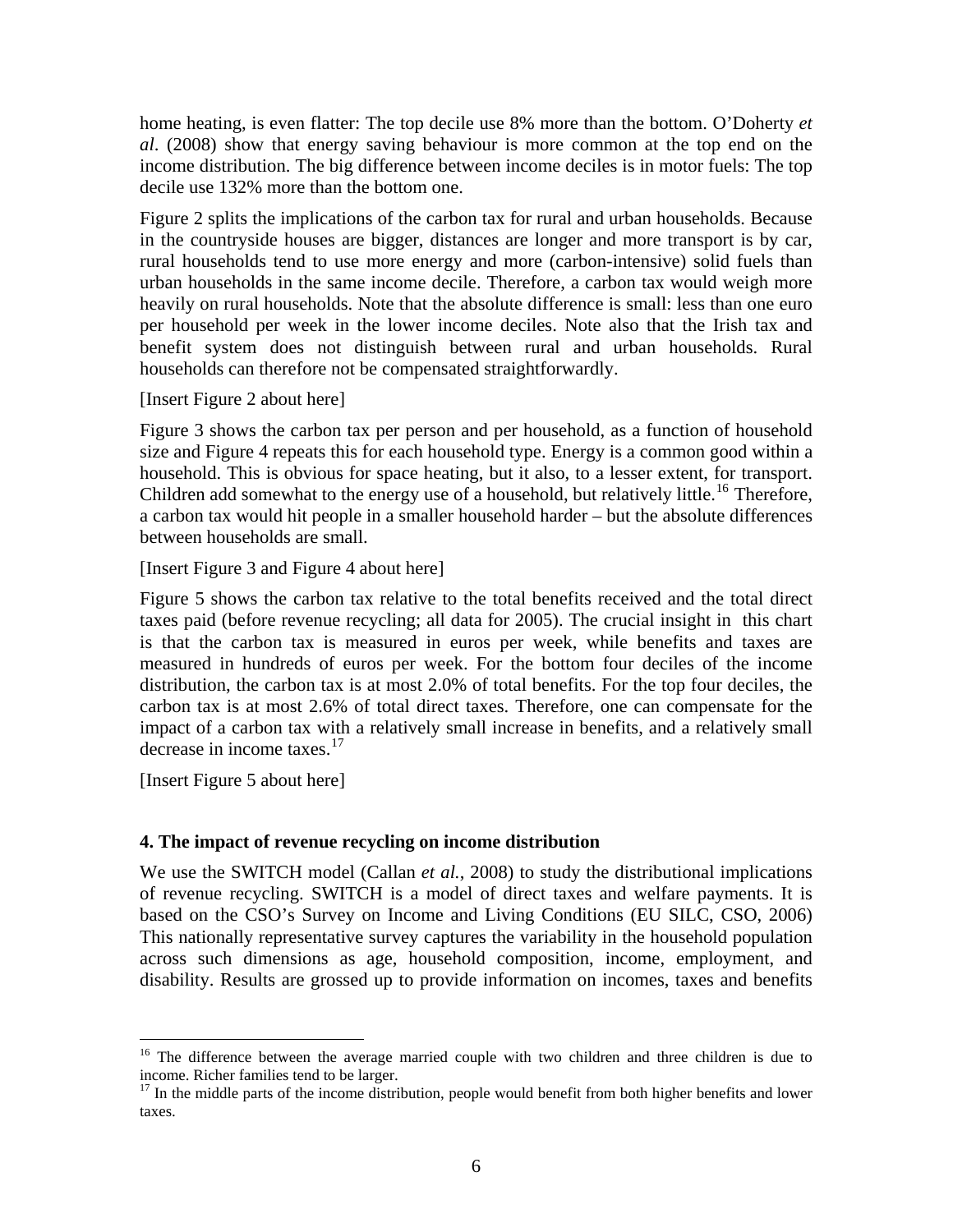that represents the national situation. SWITCH is regularly used by the Department of Finance for distributional analysis of the impact of the annual budget.

Income taxes in Ireland are relatively straightforward. A 20% tax is paid on income below €35,400 per year. Above that, a tax of 41% is paid. There is a standard tax credit of €3,660, so that the first €18,300 earned is essentially tax-free. There are additional tax credits for mortgage and rent, for family circumstances, and for disabilities. The Irish benefit system is considerably more complex, with income supplements, child benefits, maternity and homemaker benefits, carers benefits, illness and disability benefits, jobseeker and training benefits, pre-retirement allowances and pensions; many of these benefits come in both an entitlement and a means-tested mode.

Using the SWITCH model, we increased social welfare payments, and decreased taxes. The social welfare package would involve a €2 increase per week in personal rates for *all* social welfare payments (pensions, unemployment compensation, short-term illness and long-term disability, one parent families). The qualified adult allowance (QAA), which covers spouses without an independent income, is also increased by  $\epsilon$  per week. Optionally, a further  $\epsilon 0.80$  per week is allowed in respect of each qualifying child of a social welfare recipient. For income taxes, we consider two scenarios. In the first, the basic personal tax credit is increased by  $\bigoplus$  04 per year. Tax credits for one-parent families are adjusted in line with this. In the context of compensation for carbon taxes, a tax credit increase is more suitable than a tax rate cut, as the amount of carbon tax paid by taxpayers is broadly constant, whereas compensation via tax rate cuts would be concentrated towards the top of the income distribution. Nonetheless, in the second scenario, we reduce the tax rate in the lower band from 20.0% to 19.5%.

Figures 6 and 7 show the results, per income decile, of higher benefits and higher tax credits. The increase in social welfare payments benefits households in the lower half of the income distribution, and the increased tax credit benefits households in the upper half ([Figure 6\)](#page-16-0). Subtracting the carbon tax, there are gains across the income distribution<sup>[18](#page-6-0)</sup> – but the gains are minimal for deciles 1, 4, and 10. Figure 7 adds an increase in the qualified child allowance for social welfare recipients, which has clear benefits for the lower incomes.

Turning to tax rates, Figures 8 and 9 show the results of higher benefits and a lower tax rate. Again, there are gains across the income distribution, but minimal ones for deciles 1 and 4. Rich households gain more ([Figure 8](#page-18-0)). [Figure 9](#page-19-0) adds an increase in the qualified child allowance for social welfare recipients. As this mainly benefits households at the bottom of the income distribution, the distribution of gains is more equitable.

Note that SWITCH estimates suggest that about 35,000 households in the bottom 3 deciles (and about 55,000 in total, all in the bottom half of the income distribution) would not be assisted by the tax/welfare compensation package. Some of these would be households with a low self-employment income, subject neither to tax nor eligible for social welfare payments. Figures 6-9 suggest that these households are concentrated in the income deciles 1 and 4.

 $\overline{a}$ 

<span id="page-6-0"></span><sup>&</sup>lt;sup>18</sup> Recall that we exclude the indirect effects of carbon taxes on the income distribution.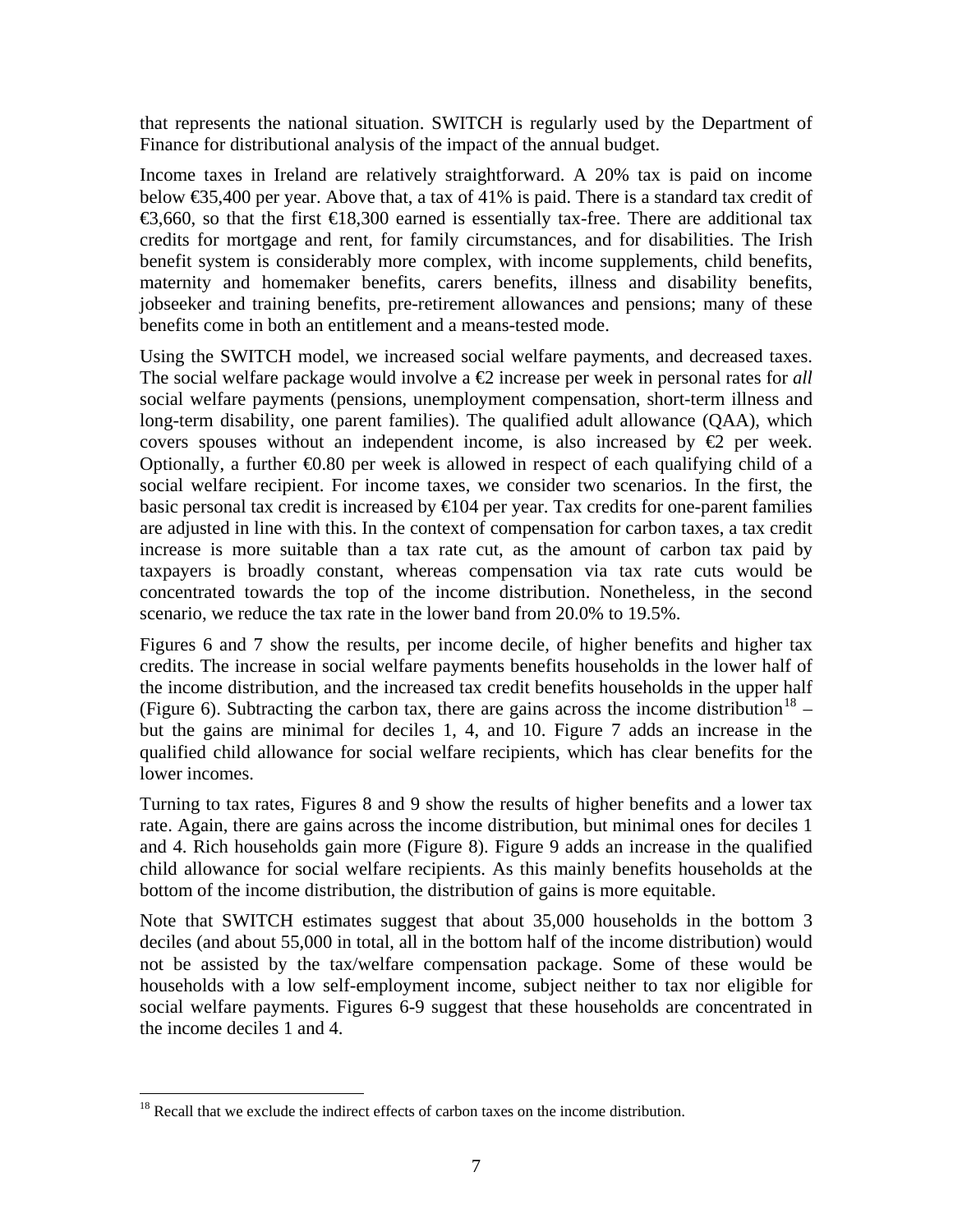**[Table 1](#page-10-0)** shows the effects on the government budget. The increase in social welfare would cost €122 million per year, or €138 million if child benefits are raised too. An increase in tax credits would cost the exchequer €222 million, and a decrease in the lower tax rate would cost  $\epsilon$ 301 million. This compares with carbon tax revenue of  $\epsilon$ 551 million, €266 million of which would come directly from households. Overall, the tax and benefit reform in Figure 7 would bring €191 million net to the exchequer, and the reform of [Figure 9](#page-19-0) would yield  $\bigoplus$  12 million net. The remaining revenue can be used for other purposes, for instance lowering labour costs for businesses.

#### **5. Discussion and conclusion**

In this paper, we studied the impact of a carbon tax reform on the income distribution in Ireland. A carbon tax is regressive, as one would expect. This is more pronounced for home heating than for motor fuels. The EU Emissions Trading Scheme has the smallest distributional effect. The impact of a carbon tax of  $\epsilon \approx 20/\tau C O_2$  is small compared to preexisting taxes and benefits. A modest increase in welfare payments would offset the negative impacts of a carbon tax in the lower half of the income distribution. It is important that benefits for dependent children of welfare recipients are increased too. People in the top half of the income distribution can be compensated by a small increase in the tax credit or a small decrease in the base rate of the income tax. Higher tax credits are slightly progressive, while lower tax rates are slightly regressive. These compensation schemes use between 65% and 80% of the expected revenue of the carbon tax. Therefore, in a country like Ireland, distributional concerns need not deter the introduction of a carbon tax.

These findings are in line with the results for other countries as reviewed above. A carbon tax is regressive, but well developed tax and benefit systems mean that this can be remedied. This is no surprise as developed economies differ in detail but less so in broad terms. Expenditures on energy are a small share of total expenditures throughout the OECD, and therefore an increase in the price of energy can be readily compensated – if the tax revenue is available, which is true for the introduction of a carbon tax but not for a rise in the world market price of oil.

Further research is needed on the impact of carbon taxes on fuel poverty (Healy and Clinch, 1992, 1994); on the range of effects within deciles (Ekins and Dresner, 2006), the indirect effects of carbon taxes on income distribution; on the general equilibrium effects of carbon taxes on income distribution; and on the effects of carbon taxes on economic growth and hence income distribution.

#### **References**

- Barker, T. and J. Köhler (1998), *"Equity and Ecotax Reform in the EU: Achieving a 10 per cent Reduction in CO2 Emissions Using Excise Duties"*, Fiscal Studies, 19, 375- 402.
- Bergin, A., J. Fitz Gerald, and I. Kearney (2004), *"The Macro-Economic Effects of Using Fiscal Instruments to Reduce Greenhouse Gas Emissions"*, Environmental Protection Agency, Wexford (Ireland).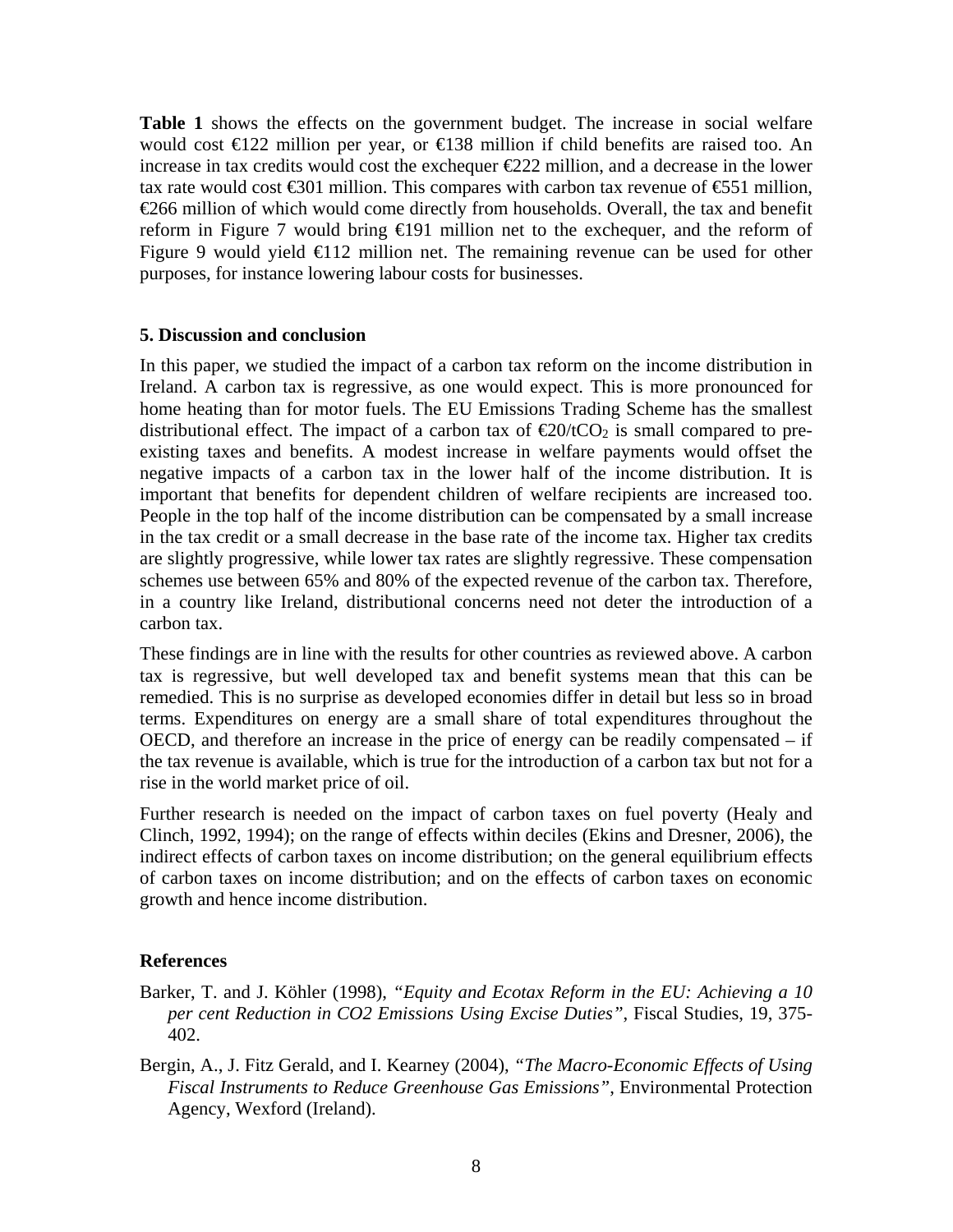- Boyce, J., M.D Brenner, and M. Riddle (2005), *"A Chinese Sky Trust? Distributional Impacts of Carbon Charges and Revenue Recycling in China"*, Working Papers, Political Economy Research Institute, University of Massachusetts, Amherst.
- Brannlund, R. and J. Nordstrom (2004), *"Carbon Tax Simulations Using a Household Demand Model"*, European Economic Review, 48, 211-233.
- Callan, T., B.T.Nolan, J.R.Walsh, C.T.Whelan, and B.Maitre (2008), *Tackling Low Income and Deprivation: Developing Effective Policies*, Research Paper **1**, Economic and Social Research Institute, Dublin.
- Clinch, J.P. and J.D. Healy, 2000. "Cost-benefit analysis of domestic energy efficiency", *Energy Policy,* **29**, 113-124.
- Cornwell, A. and J. Creedy (1996), *"Carbon taxation, prices and inequality in Australia"*, Fiscal Studies, 17, 21-38.
- CSO (2006), EU Survey on Income and Living Conditions (EU SILC) 2005, Central Statistics Office, Cork.
- CSO (2007), *Household Budget Survey 2004-2005 Microdata File*, Central Statistics Office, Cork.
- Ekins, P. and S. Dresner, 2005. "Economic Instruments to Improve UK Home Energy Efficiency without Negative Social Impacts", Fiscal Studies, Volume 27 Issue 1.
- Fitz Gerald, J. and D. McCoy, 1992. *The Economic Effects of Carbon Taxes,* PRS no 14, Economic and Social Research Institute, Dublin.
- Hamilton, K. and G. Cameron (1994), *"Simulating the Distributional Effects of a Canadian Carbon Tax"*, Canadian Public Policy, 20, 385-399.
- Healy, J., 2003. *Fuel poverty and policy in Ireland and European Union,* Studies in Public Policy: 12, The Policy Institute at Trinity College Dublin in association with Combat Poverty Agency.
- Healy, J.D. and J.P.Clinch (2002), 'Fuel Poverty, Thermal Comfort and Occupancy: Results of a National Household-Survey in Ireland', *Applied Energy*, **73**, 329-343.
- Healy, J.D. and J.P.Clinch (2004), 'Quantifying the severity of fuel poverty, its relationship with poor housing and reasons for non-investment in energy-saving measures in Ireland', *Energy Policy*, **32**, 207-220.
- Labandeira, X. and J. Labeaga (1999), *"Combining Input-Output Analysis and Micro-Simulation to Assess the Effects of Carbon Taxation on Spanish Households"*, Fiscal Studies, 20, 305-320.
- O'Doherty, J., S. Lyons and R.S.J. Tol (2008), 'Energy-Using Appliances and Energy-Savings Features: Determinants of Ownership in Ireland', *Applied Energy,* **85**, 650- 662.
- Pearson, M. and S. Smith (1991), *"The European Carbon Tax: an Assessment of the European Commission's Proposals"*, The Institute for Fiscal Studies, London.
- Poterba, J.M. (1991), *"Is the Gasoline Tax Regressive?"*, NBER Working Papers No. 3578.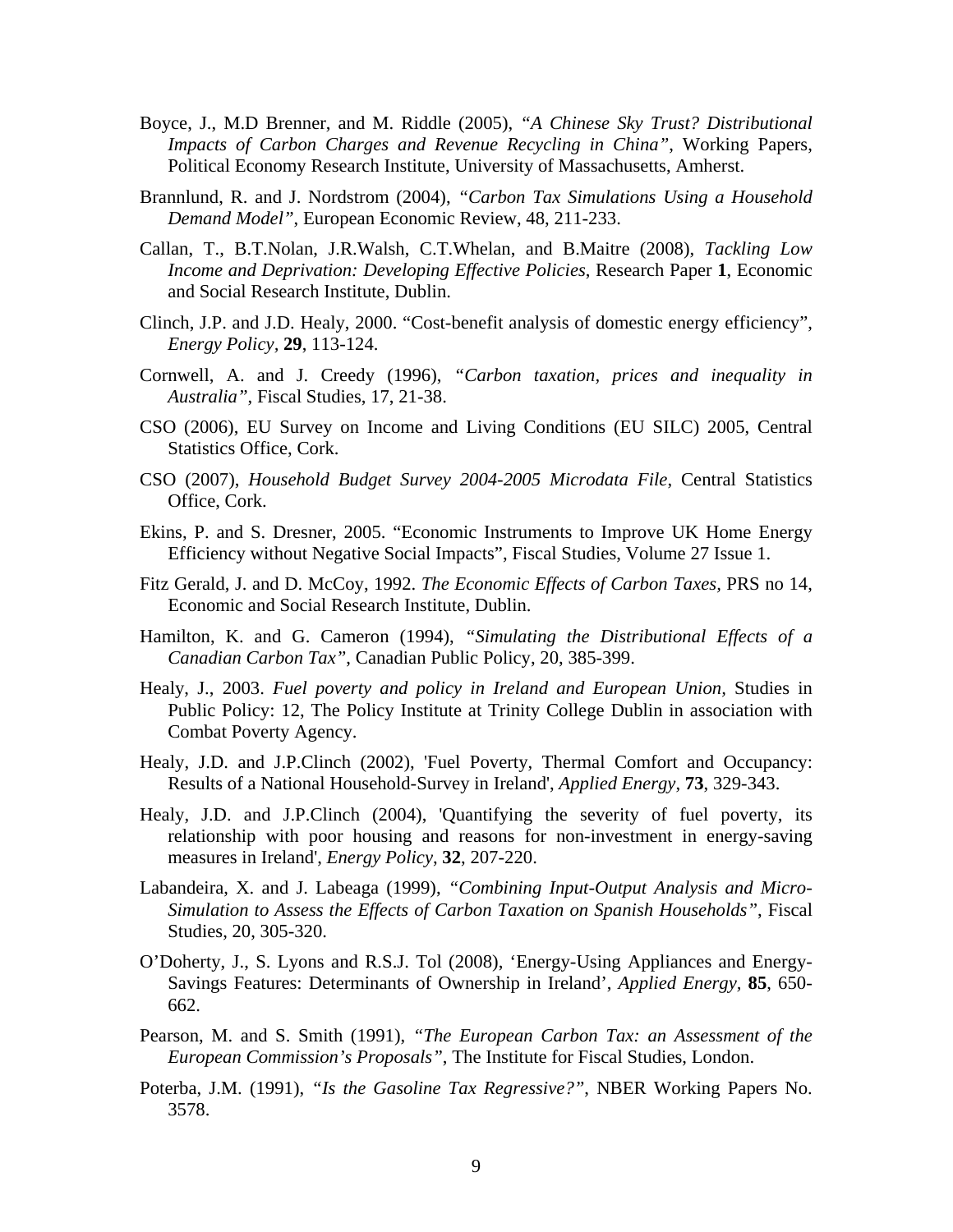- Safirova, E., K.Gillingham, I.Parry, P.Nelson, W.Harrington, and D.Mason (2004), 'Welfare and Distributional Effects of Road Pricing Schemes for Metropolitan Washington DC', *Research in Transport Economics*, **9**, 179-206.
- Scott, S. and J. Eakins (2004), *Carbon Taxes: Which Households Gain or Lose?*, ERTDI Report Series **20**, Environmental Protection Agency, Johnstown Castle.
- Shah, A. and B. Larsen (1992), *"Carbon Taxes, the Greenhouse Effect, and Developing Countries"*, Policy Research Working Paper Series 957, The World Bank.
- Symons, E.J., S. Speck, and J.L.R. Proops (2000), *"The Effects of Pollution and Energy Taxes across the European Income Distribution"*, Keele Department of Economics Discussion Papers (1995-2001) 2000/05, Department of Economics, Keele University.
- Tiezzi, S. (2001), "*The Welfare Effects of Carbon Taxation on Italian Households"*, Working Paper 337, Dipartimento di Economica Politica, Universita' degli Studi di Siena.
- Tol, R.S.J. (2007), 'Irish Climate Policy for 2012: An Assessment', *Quarterly Economic Commentary*, Winter 2007, 104-117.
- Van Heerden, J., R. Gerlagh, J. Blignaut, M. Horridge, S. Hess, R. Mabugu, and M. Mabugu (2006), *"Searching for Triple Dividends in South Africa: Fighting CO2 pollution and poverty while promoting growth"*, The Energy Journal, 27, 113-141.
- Wier, M., K. Birr-Pedersen, H.K. Jacobsen, and J. Klok (2005), *"Are CO2 Taxes Regressive? Evidence from the Danish Experience"*, Ecological Economics, 52, 239- 251.
- Yusuf, A.A. and B. Resosudarmo (2007), *"On the Distributional Effect of Carbon Tax in Developing Countries: The Case of Indonesia"*, Working Paper in Economics and Development Studies 200705, Department of Economics, Padjadjaran University.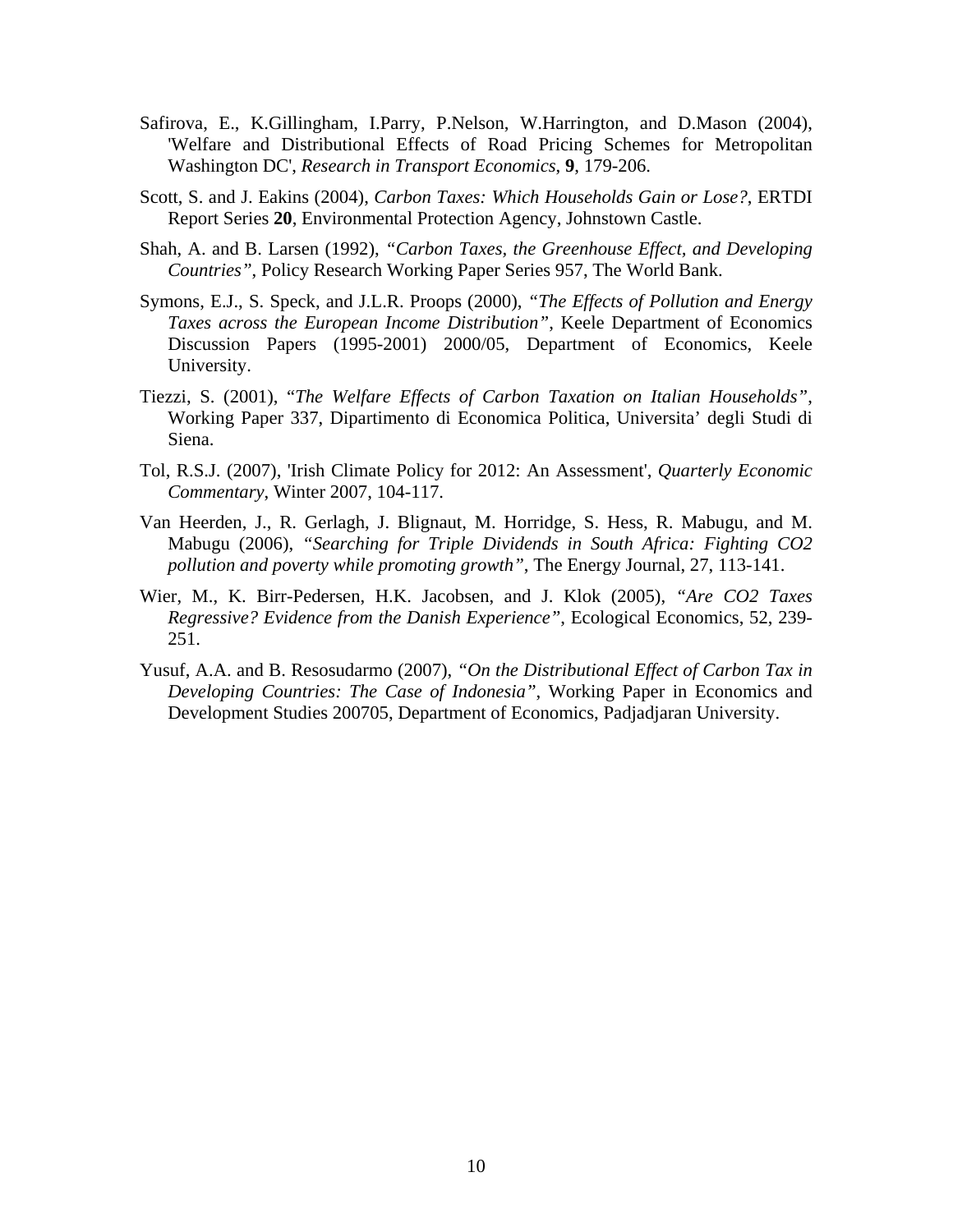**Table 1: Budget implications a carbon tax reform** 

<span id="page-10-0"></span>

| Description                                      | Budget <sup>1</sup> |
|--------------------------------------------------|---------------------|
| Carbon tax, non-ETS, $\epsilon 20/tCO_2$         | $+\epsilon$ 51 mln  |
| of which on households                           | $+\epsilon 266$ mln |
| Social welfare increase, $\epsilon$ /person/week | $-\epsilon$ 122 mln |
| Child benefit increase, $\Theta$ .80/child/week  | $-\epsilon$ 16 mln  |
| Tax credit increase, $\bigoplus$ 04/person/year  | $-\epsilon$ 22 mln  |
| Tax rate decrease, to 19.5%                      | $-\infty$ 01 mln    |
| Welfare $+$ child, tax credit, carbon tax        | $+\epsilon$ 191 mln |
| Welfare $+$ child, tax rate, carbon tax          | $+\epsilon$ 12 mln  |

<sup>1</sup> In 2007, Gross National Income was  $\text{E}$ 61,000 mln, while Exchequer Receipts were €48,000; the carbon tax would thus be 0.3% of GNI and 1.2% of government revenue.

Source: Own calculations.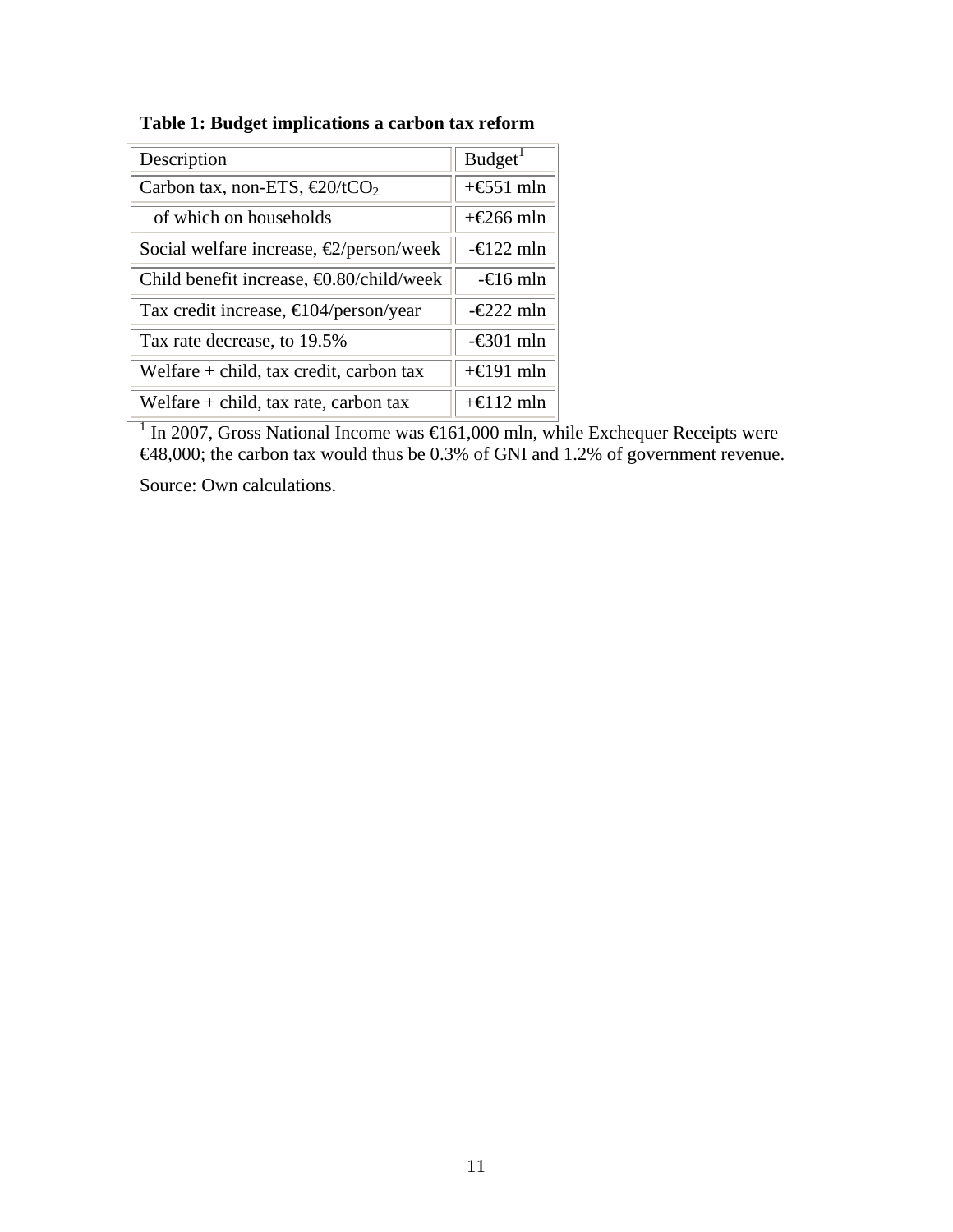

<span id="page-11-0"></span>**Figure 1: The impact (euro per household per week) of a €20/tCO2 carbon tax per income decile, split between electricity, motor fuels and other energy**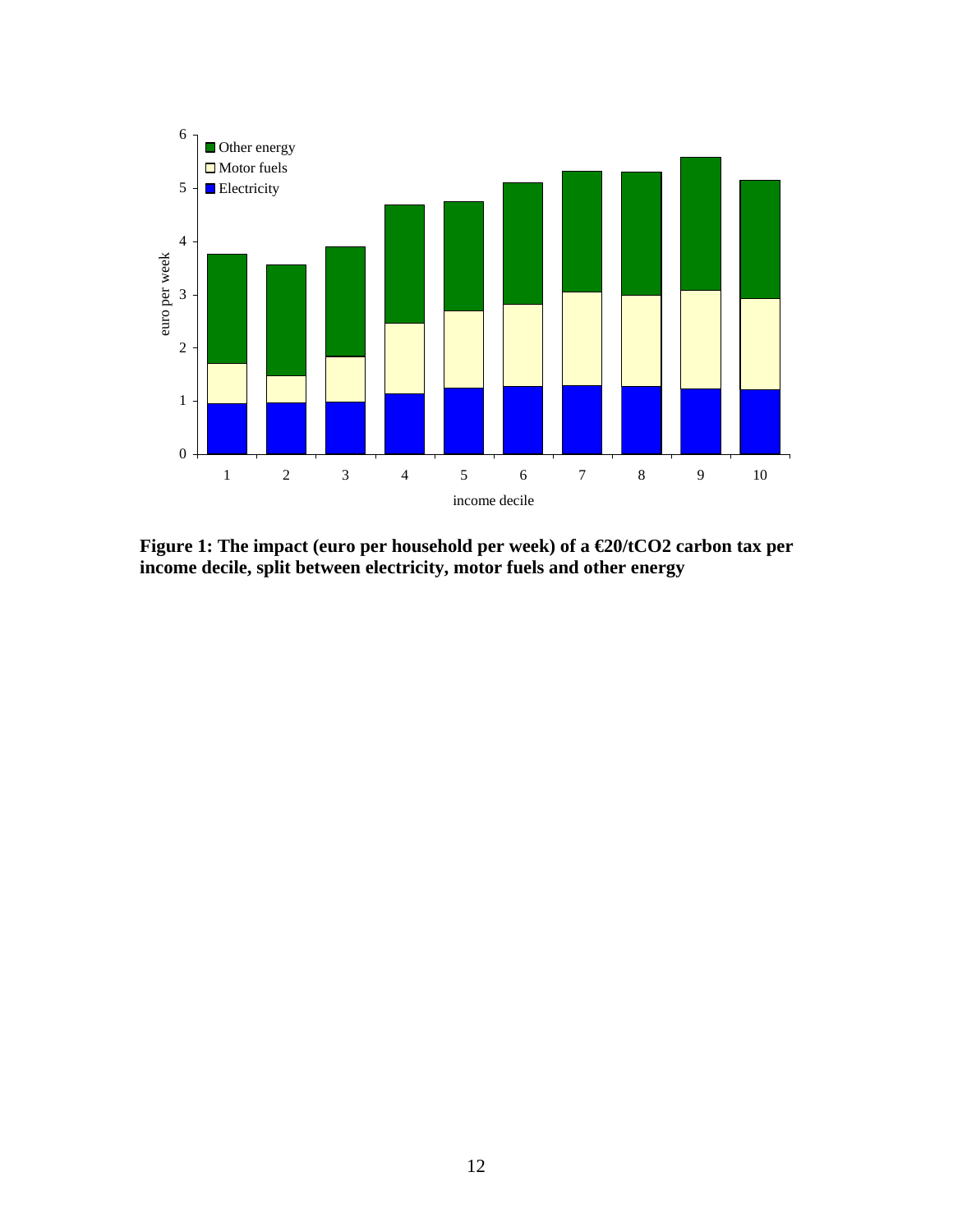

<span id="page-12-0"></span>**Figure 2: The impact (euro per household per week) of a €20/tCO2 carbon tax per income decile, split between urban and rural households; non-electric energy only**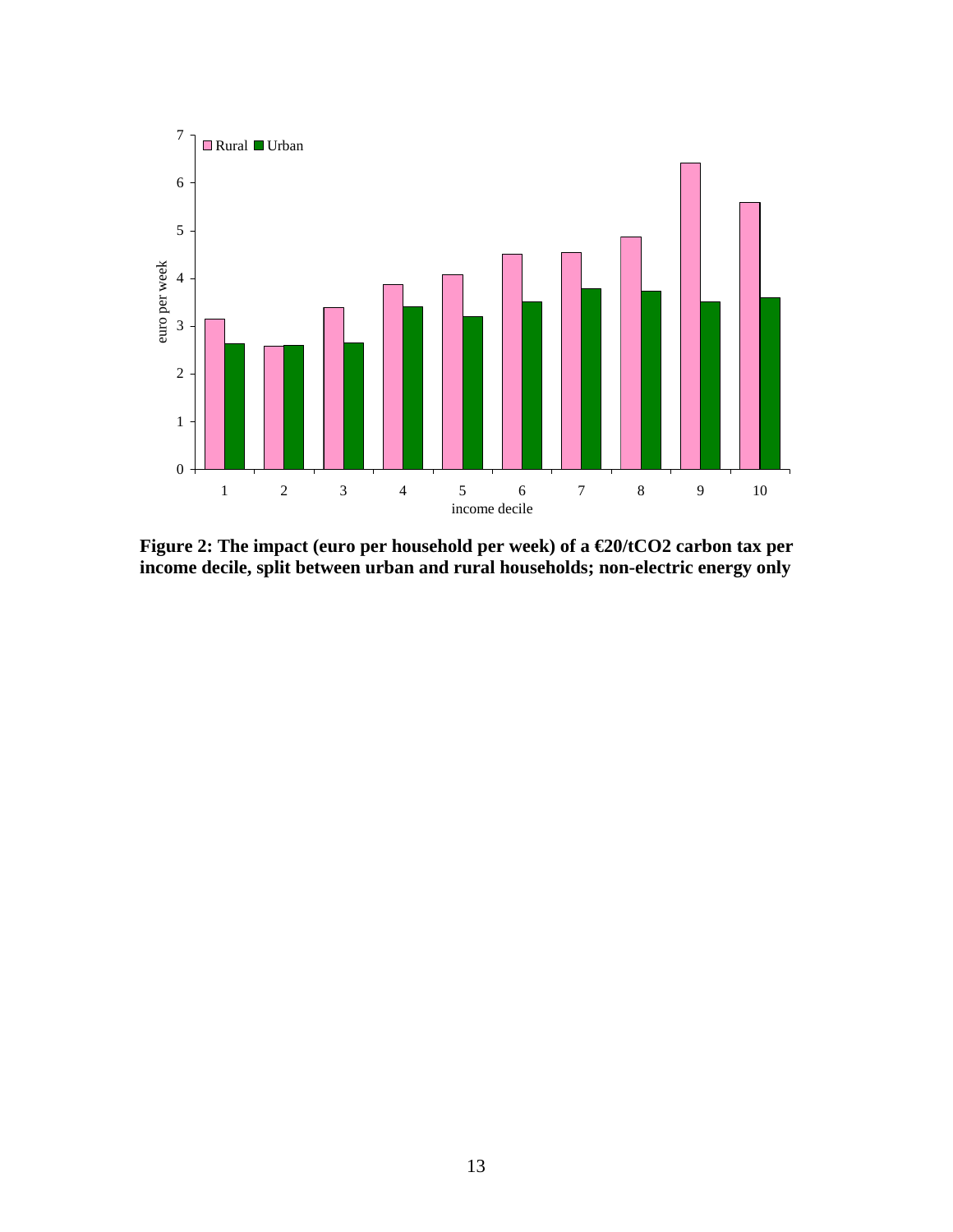

<span id="page-13-0"></span>**Figure 3: The impact (euro per household per week) of a €20/tCO2 carbon tax per income decile, split between urban and rural households; non-electric energy only**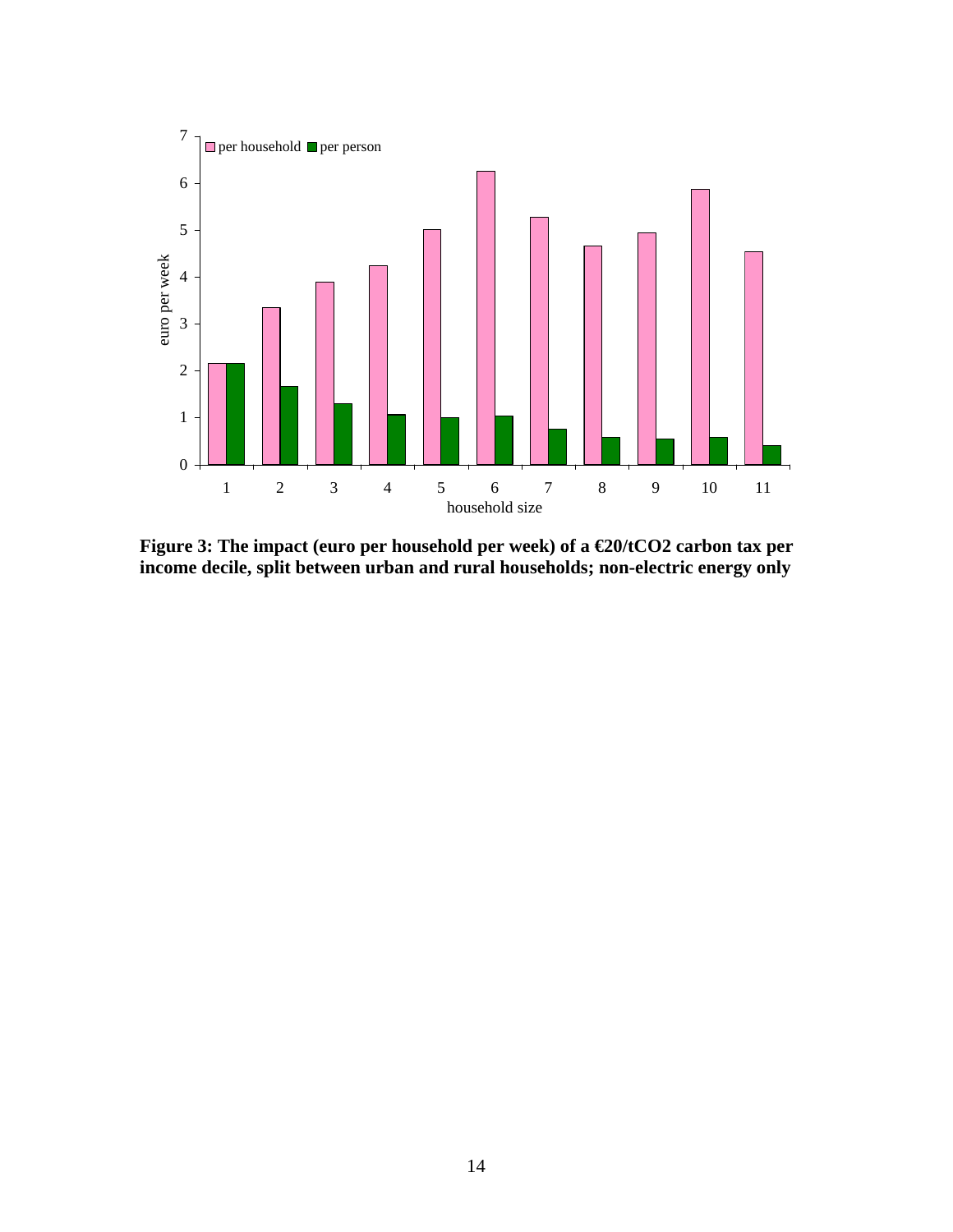

<span id="page-14-0"></span>**Figure 4: The impact (euro per household per week, and euro per person per week) of a €20/tCO2 carbon tax per household type; non-electric energy only**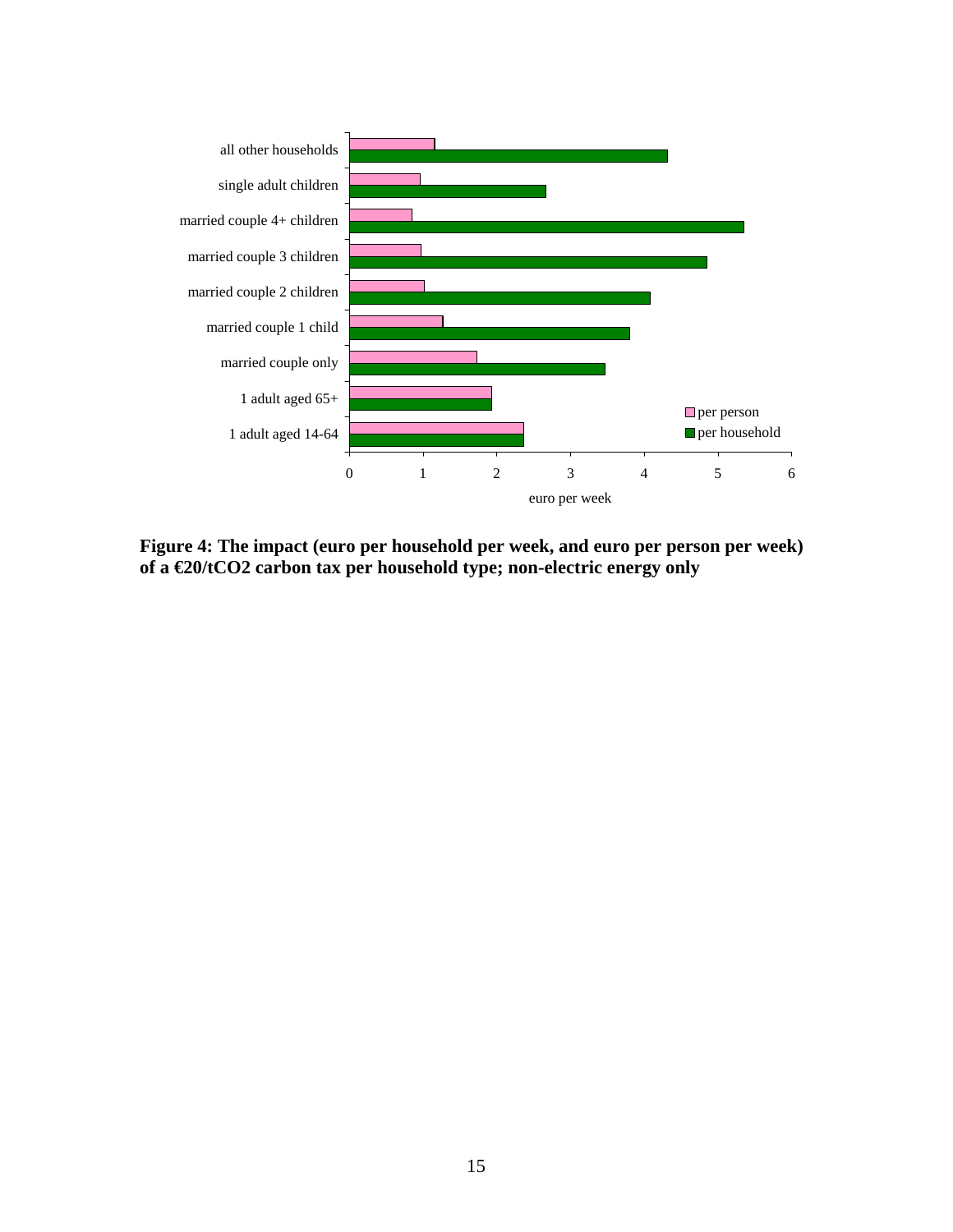

<span id="page-15-0"></span>**Figure 5: The impact (euro per household per week) of a €20/tCO2 carbon tax (right axis), and total benefits received and total direct taxes paid (left axis) per income decile; non-electric energy only**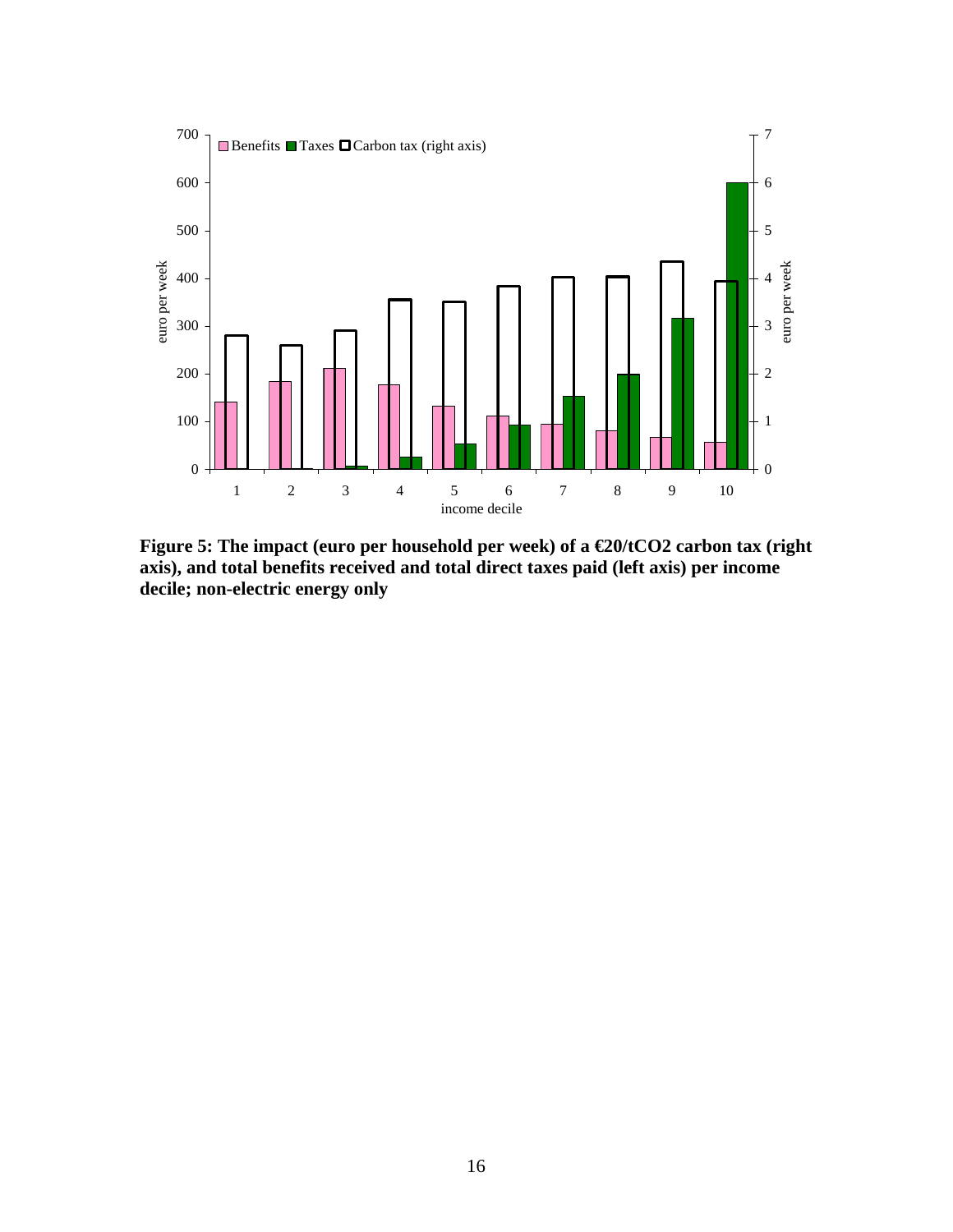

<span id="page-16-0"></span>**Figure 6: The effect of a carbon tax, social welfare increase, and tax credit increase per income decile, in euro per household per week; the net effect is also shown**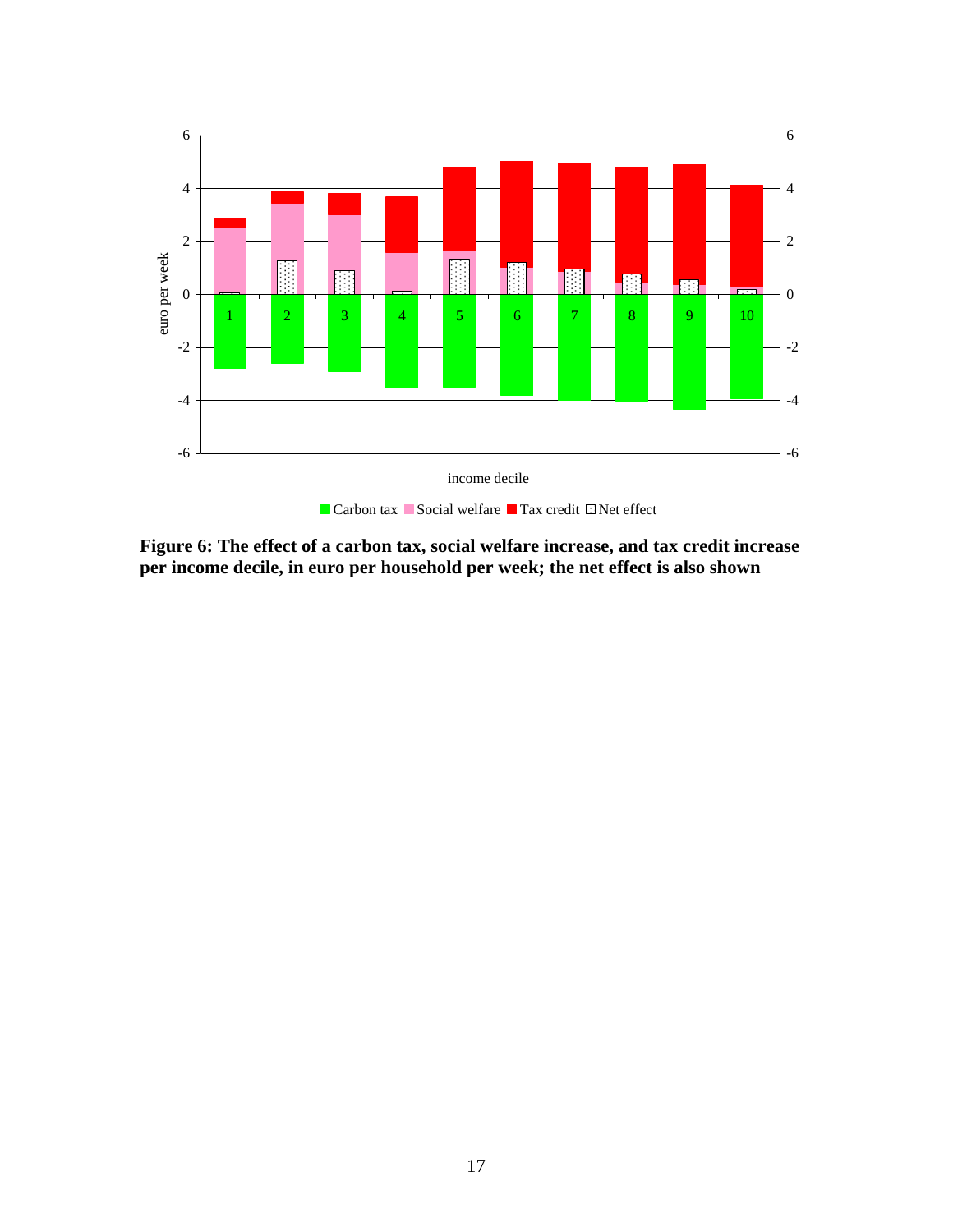

Carbon tax Social welfare Child benefit Tax credit  $\Box$  Net effect

**Figure 7: The effect of a carbon tax, social welfare increase, child benefit increase, and tax credit increase per income decile, in euro per household per week; the net effect is also shown**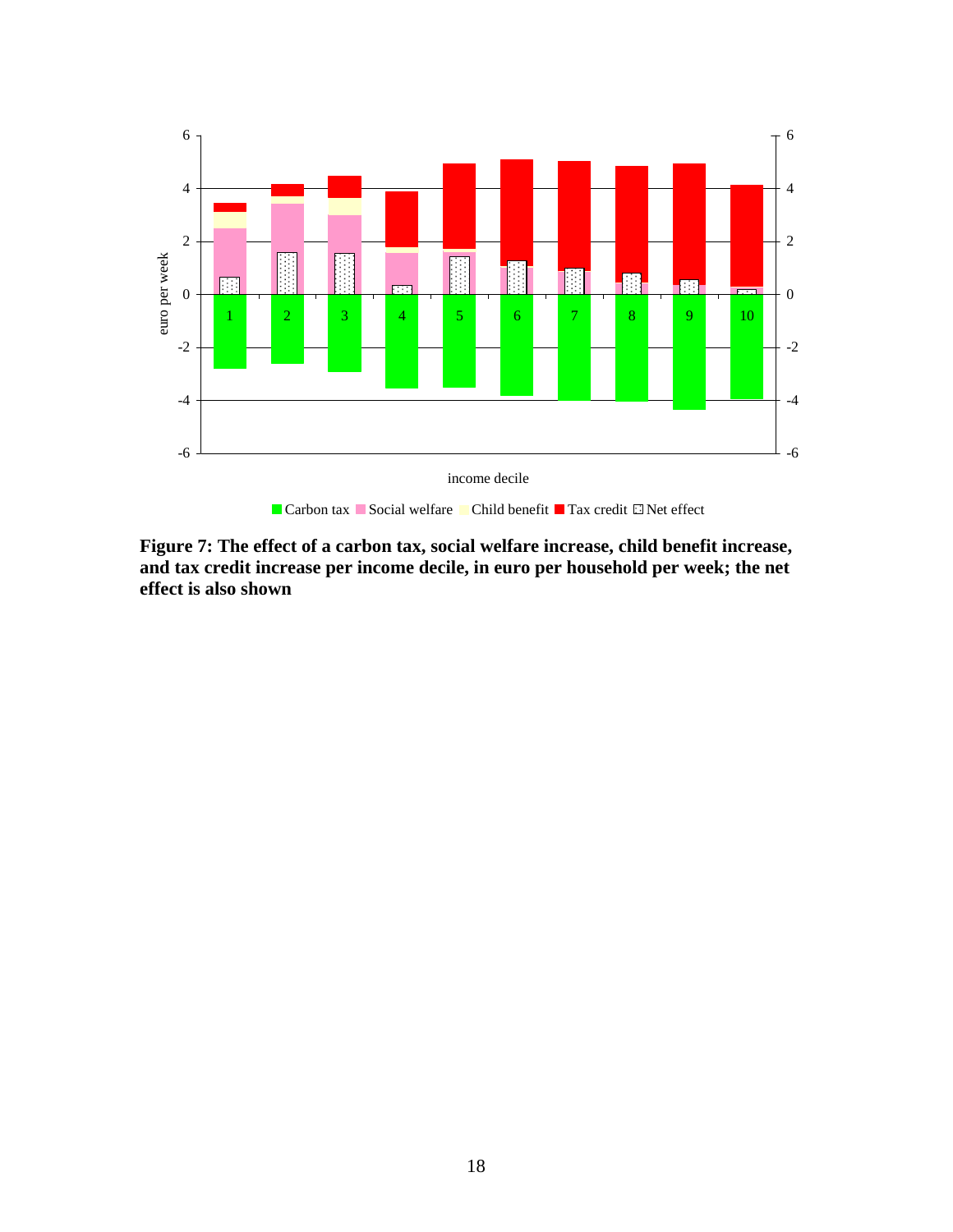

<span id="page-18-0"></span>**Figure 8: The effect of a carbon tax, social welfare increase, and tax rate reduction per income decile, in euro per household per week; the net effect is also shown**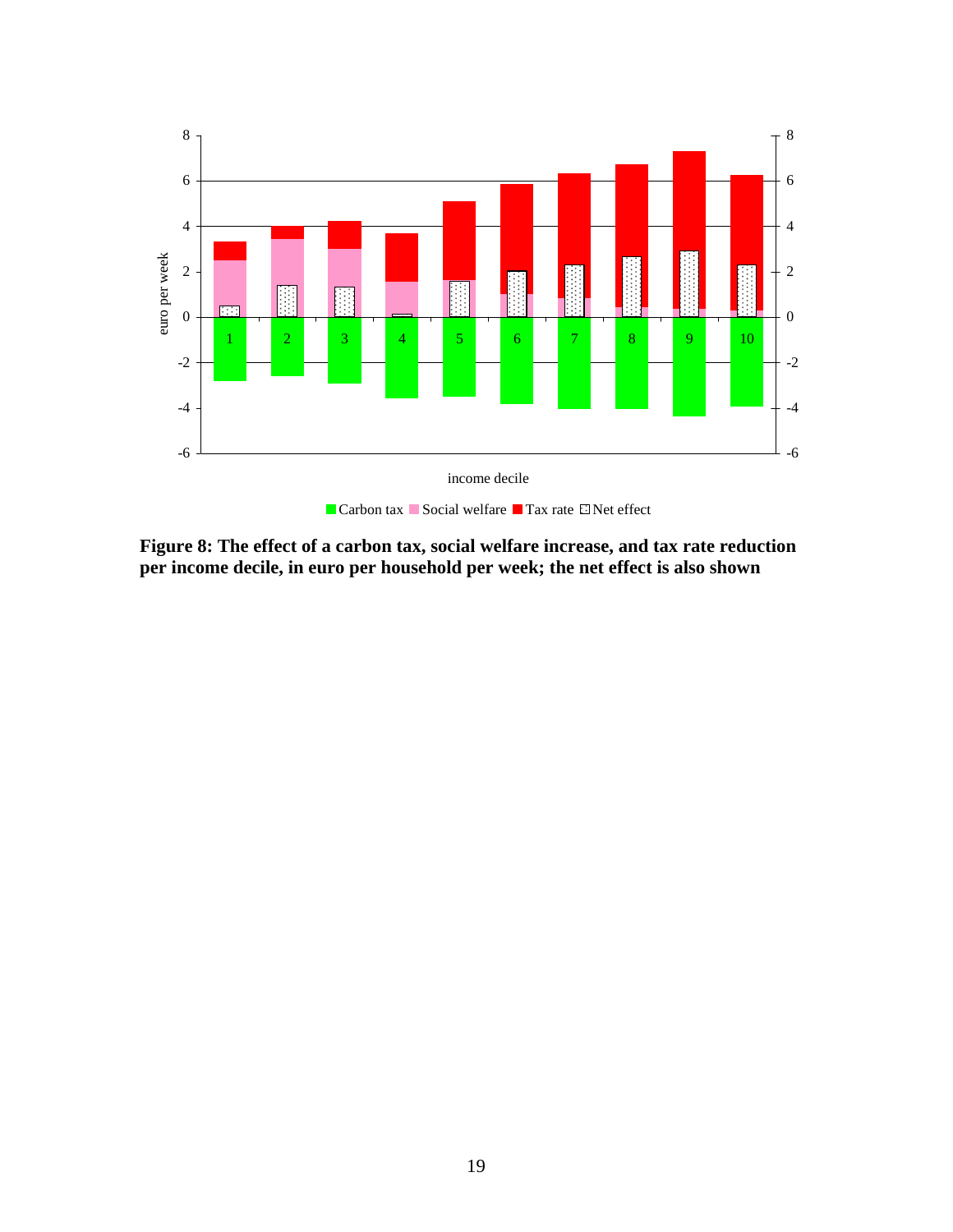

Carbon tax Social welfare Child benefit Tax rate  $\Box$  Net effect

<span id="page-19-0"></span>**Figure 9: The effect of a carbon tax, social welfare increase, child benefit increase, and tax rate reduction per income decile, in euro per household per week; the net effect is also shown**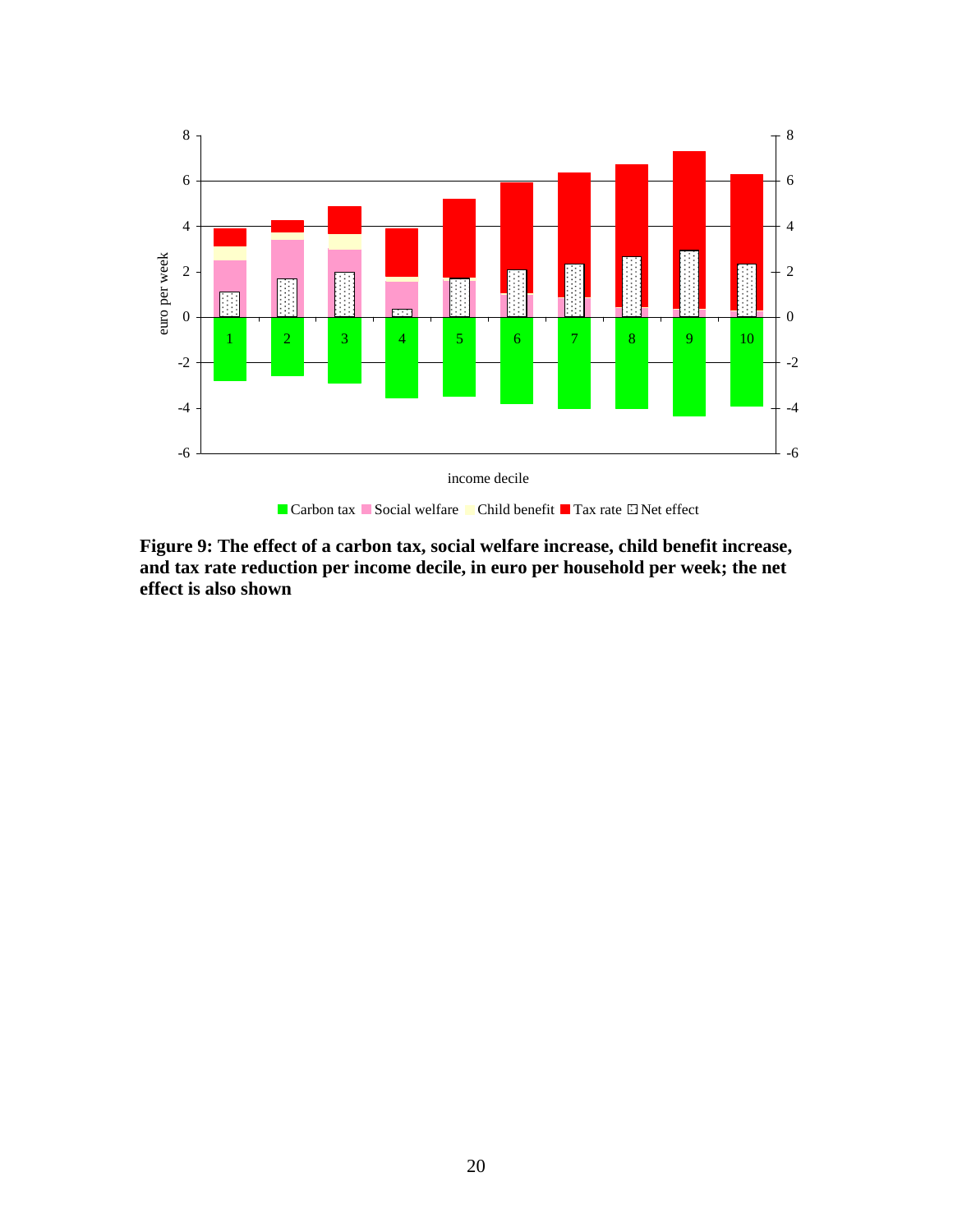| Year | <b>Number</b> | Title/Author(s)<br><b>ESRI Authors/Co-authors Italicised</b>                                                                                                     |
|------|---------------|------------------------------------------------------------------------------------------------------------------------------------------------------------------|
| 2008 | 249           | Measuring Material Deprivation in the Enlarged EU<br>Christopher T. Whelan, Brian Nolan and Bertrand<br>Maître                                                   |
|      | 248           | Marginal Abatement Costs on Carbon-Dioxide<br>Emissions: A Meta-Analysis<br>Onno Kuik, Luke Brander and Richard S.J. Tol                                         |
|      | 247           | Incorporating GHG Emission Costs in the Economic<br>Appraisal of Projects Supported by State<br><b>Development Agencies</b><br>Richard S.J. Tol and Seán Lyons   |
|      | 246           | A Carton Tax for Ireland<br>Richard S.J. Tol, Tim Callan, Thomas Conefrey,<br>John D. Fitz Gerald, Seán Lyons, Laura Malaguzzi<br>Valeri and Susan Scott         |
|      | 245           | Non-cash Benefits and the Distribution of<br><b>Economic Welfare</b><br>Tim Callan and Claire Keane                                                              |
|      | 244           | Scenarios of Carbon Dioxide Emissions from<br>Aviation<br>Karen Mayor and Richard S.J. Tol                                                                       |
|      | 243           | The Effect of the Euro on Export Patterns:<br><b>Empirical Evidence from Industry Data</b><br>Gavin Murphy and Iulia Siedschlag                                  |
|      | 242           | The Economic Returns to Field of Study and<br><b>Competencies Among Higher Education Graduates</b><br>in Ireland<br>Elish Kelly, Philip O'Connell and Emer Smyth |
|      | 241           | European Climate Policy and Aviation Emissions<br>Karen Mayor and Richard S.J. Tol                                                                               |
|      | 240           | Aviation and the Environment in the Context of the<br><b>EU-US Open Skies Agreement</b><br>Karen Mayor and Richard S.J. Tol                                      |
|      | 239           | Yuppie Kvetch? Work-life Conflict and Social Class<br>in Western Europe                                                                                          |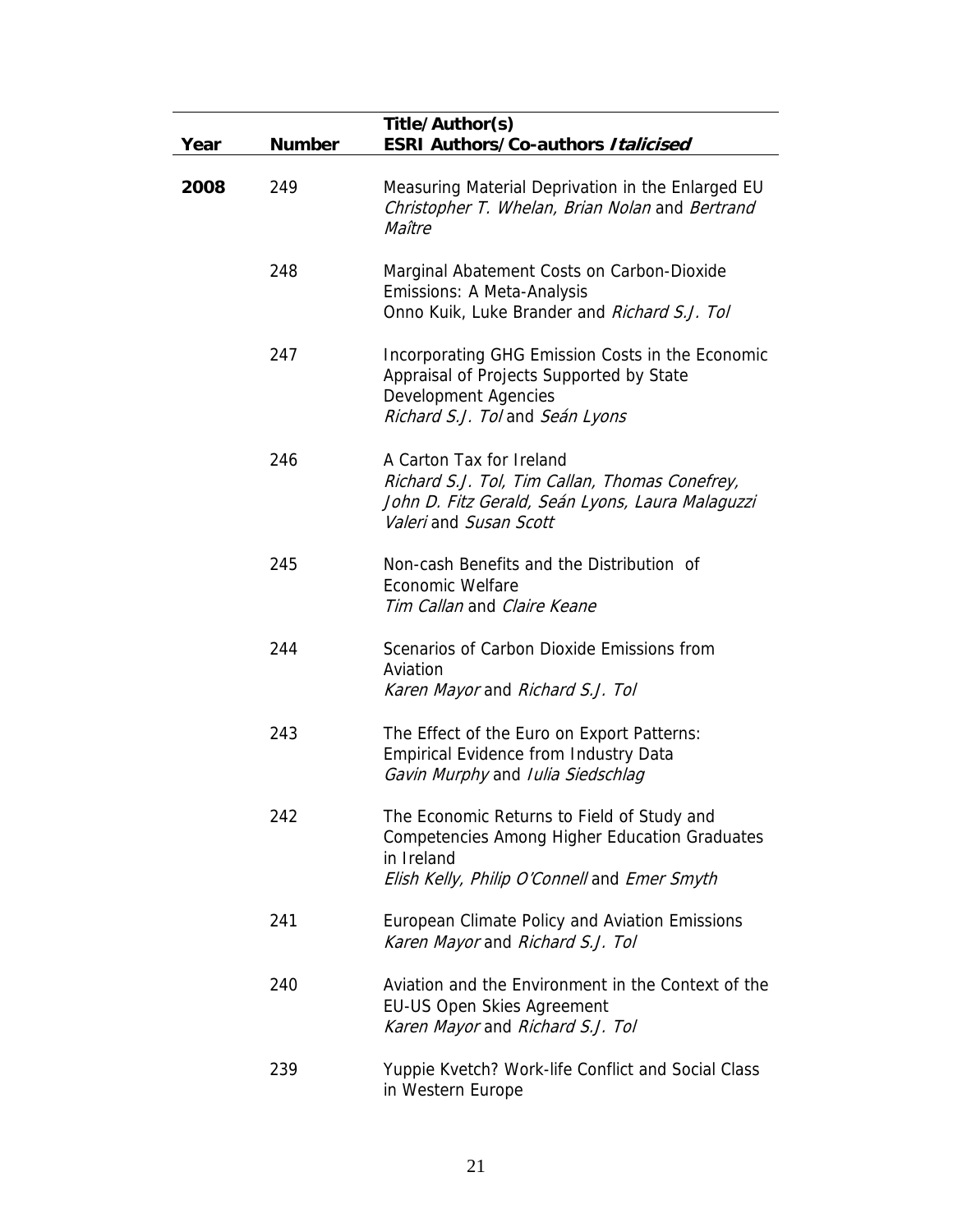Frances McGinnity and Emma Calvert 238 Immigrants and Welfare Programmes: Exploring the Interactions between Immigrant Characteristics, Immigrant Welfare Dependence and Welfare Policy Alan Barrett and Yvonne McCarthy 237 How Local is Hospital Treatment? An Exploratory Analysis of Public/Private Variation in Location of Treatment in Irish Acute Public Hospitals Jacqueline O'Reilly and Miriam M. Wiley 236 The Immigrant Earnings Disadvantage Across the Earnings and Skills Distributions: The Case of Immigrants from the EU's New Member States in Ireland Alan Barrett, Seamus McGuinness and Martin O'Brien 235 Europeanisation of Inequality and European Reference Groups Christopher T. Whelan and Bertrand Maître 234 Managing Capital Flows: Experiences from Central and Eastern Europe Jürgen von Hagen and *Iulia Siedschlag* 233 ICT Diffusion, Innovation Systems, Globalisation and Regional Economic Dynamics: Theory and Empirical Evidence Charlie Karlsson, Gunther Maier, Michaela Trippl, Iulia Siedschlag, Robert Owen and Gavin Murphy 232 Welfare and Competition Effects of Electricity Interconnection between Great Britain and Ireland Laura Malaguzzi Valeri 231 Is FDI into China Crowding Out the FDI into the European Union? Laura Resmini and *Iulia Siedschlag* 230 Estimating the Economic Cost of Disability in Ireland John Cullinan, Brenda Gannon and Seán Lyons

229 Controlling the Cost of Controlling the Climate: The Irish Government's Climate Change Strategy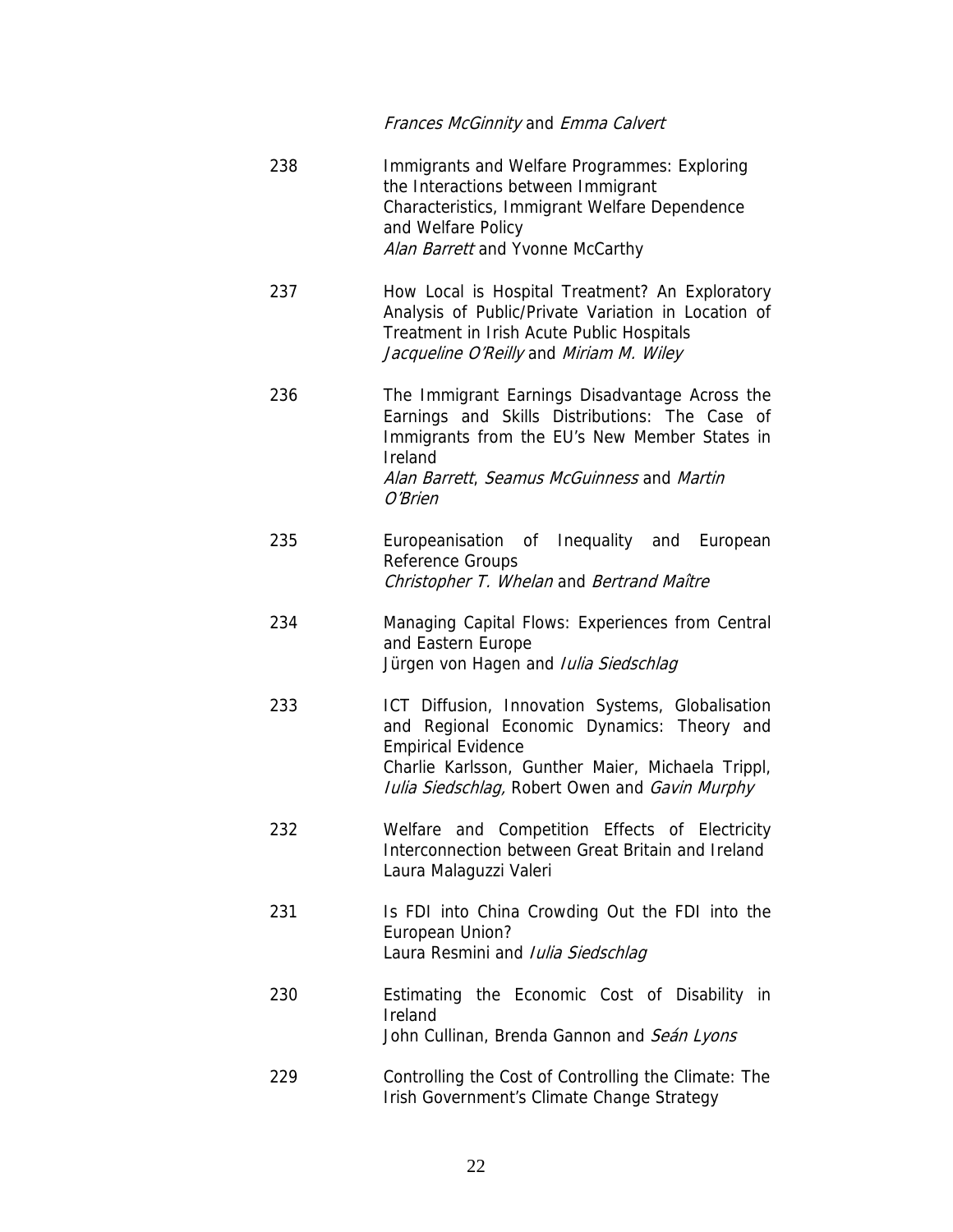Colm McCarthy, Sue Scott

- 228 The Impact of Climate Change on the Balanced-Growth-Equivalent: An Application of FUND David Anthoff, *Richard S.J. Tol*
- 227 Changing Returns to Education During a Boom? The Case of Ireland Seamus McGuinness, Frances McGinnity, Philip O'Connell
- 226 'New' and 'Old' Social Risks: Life Cycle and Social Class Perspectives on Social Exclusion in Ireland Christopher T. Whelan and Bertrand Maître

#### 225 The Climate Preferences of Irish Tourists by Purpose of Travel Seán Lyons, Karen Mayor and Richard S.J. Tol

- 224 A Hirsch Measure for the Quality of Research Supervision, and an Illustration with Trade **Economists** Frances P. Ruane and Richard S.J. Tol
- 223 Environmental Accounts for the Republic of Ireland: 1990-2005 Seán Lyons, Karen Mayor and Richard S.J. Tol
- **2007** 222 Assessing Vulnerability of Selected Sectors under Environmental Tax Reform: The issue of pricing power J. Fitz Gerald, M. Keeney and S. Scott
	- 221 Climate Policy Versus Development Aid Richard S.J. Tol
	- 220 Exports and Productivity Comparable Evidence for 14 Countries The International Study Group on Exports and **Productivity**
	- 219 Energy-Using Appliances and Energy-Saving Features: Determinants of Ownership in Ireland Joe O'Doherty, Seán Lyons and Richard S.J. Tol
	- 218 The Public/Private Mix in Irish Acute Public Hospitals: Trends and Implications Jacqueline O'Reilly and Miriam M. Wiley